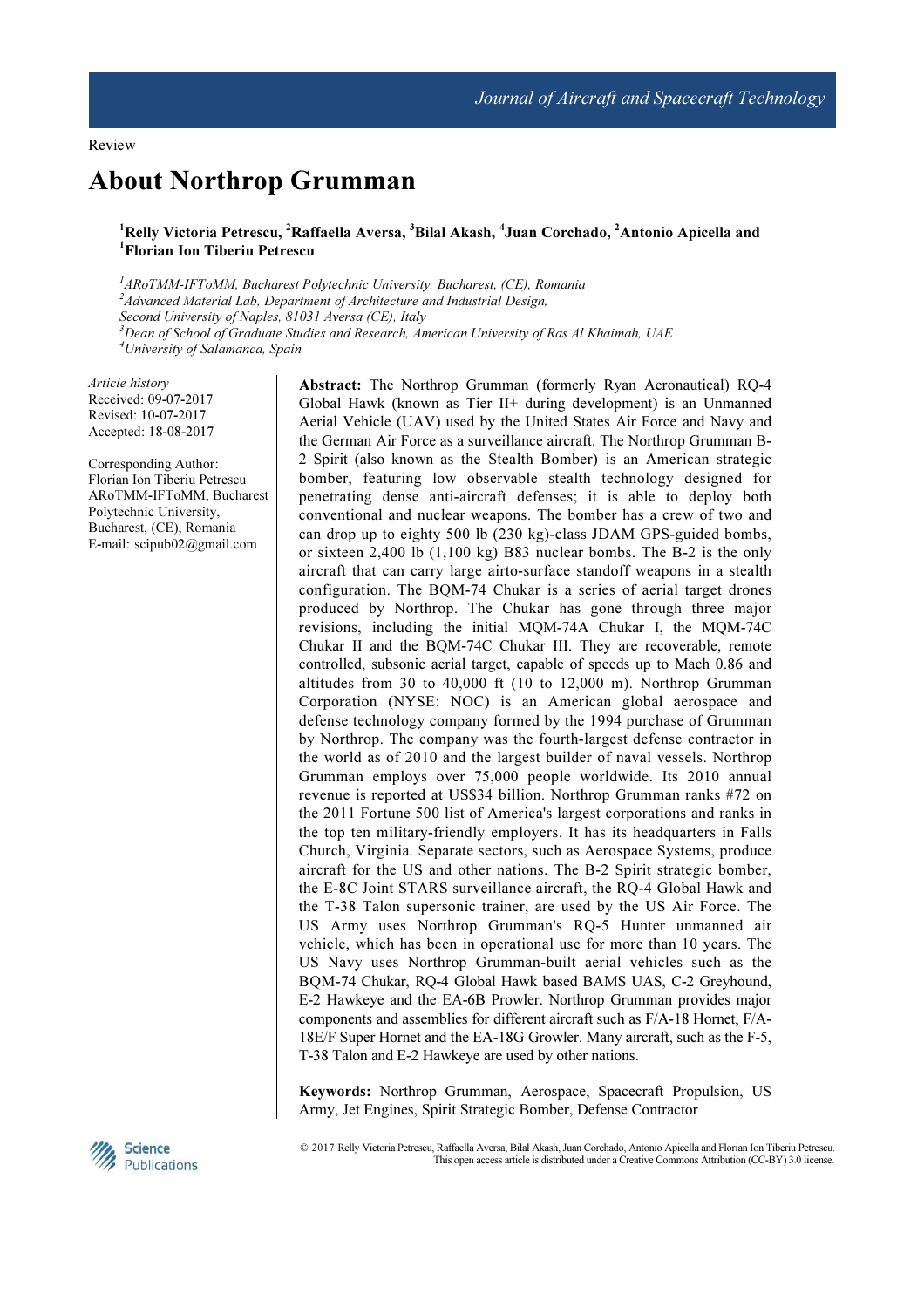# Introduction

Northwest Grumman (formerly Ryan Aeronautical) RQ-4 Global Hawk (known as Tier II + during development) is an Unmanned Aerial Vehicle (UAV) used by the US Navy and US Navy and German Air Force Surveillance (Petrescu and Petrescu, 2009; 2011; 2012a; 2012b; 2013a; 2013b; 2013c).

Northrop Grumman B-2 (also known as the Stealth Bomber) is a strategic American bomber with low observable stealth technology designed to penetrate dense air defense; it is capable of implementing both conventional and nuclear weapons. The bomb has a twoperson team and can drop up to eighty JDAM bombs (230 kg) or sixteen 1200-pound B200 nuclear bombs. B-2 is the only aircraft that can carry large surface protection weapons in a stealth configuration.

BQM-74 Chukar is a series of aircraft targeted by the Northrop plane. Chukar has gone through three major revisions, including Chukar I MQM-74A, Chukar II MQM-74C and Chukar III BQM-74C. They can capture remote subsonic air, capable of accelerating up to 0.86 Mach and at altitudes from 10 to 12,000 m.

Northrop Grumman Corporation (NYSE: NOC) is a global aviation and defense technology company formed by the acquisition of Grumman in 1994 by Northrop. The company was the fourth largest defense contractor in the world since 2010 and the largest shipbuilder. Northrop Grumman employs more than 75,000 people worldwide. Annual revenue for 2010 is reported at \$ 34 billion. Northrop Grumman is ranked 72th in 2011 on the list of the largest corporations in America and ranked third among the top ten military (Headquartered in Falls Church, Virginia).

Separate sectors, such as aerospace systems, produce aircraft for the United States and other nations. The B-2, E-8C Common STARS, the Global Hawk RH-4 crew and the T-38 Talon supersonic instructor are used by the US Air Force. The US Army uses a RQ-5 Hunter aircraft carrier from Northrop Grumman, which has been used for over 10 years. The US ship uses Northrop Grummanbuilt aerial vehicles, such as BQM-74 Chukar, RQ-4 Global Hawk based on BAMS UAS, C-2 Greyhound, E-2 Hawkeye and EA-6B Prowler. Northrop Grumman provides major components and assemblies for various aircraft such as F/A-18 Hornet, F/A-18E/F Super Hornet and EA-18G Growler. Many aircraft, such as F-5, T-38 Talon and E-2 Hawkeye, are used by other nations (Petrescu and Petrescu, 2013b).

# Methods and Materials

# Northrop Grumman Global Hawk

The Northrop Grumman (formerly Ryan Aeronautical; Fig. 1) RQ-4 Global Hawk (known as Tier II+ during development) is an Unmanned Aerial Vehicle (UAV) used by the United States Air Force and Navy and the German Air Force as a surveillance aircraft.

In respect of the role of design and functionality, Global Hawk is very similar to the model in 1950, Lockheed U-2. He is the one who can snapshot mode to inform the active commander about the theater of war or in order to offer such an overall view and a systematic surveillance target. For this purpose, Global Hawk is able to provide radar images with the Summary of the high Resolution (SAR) - that can penetrate the cloud cover and through the storm of sand - thanks to the images Electro-Optical/Infrared (EO/IR) areas. He can investigate daily up to 40,000 square kilometers of land, without a stop in a qualitatively superior.

The plane is used as a platform for high altitude for surveillance and security. The tasks conferred upon him Global Hawk covers the spectrum of the capacity for the collection of information in order to support the forces in military operations in the world. According to the Air Force, capabilities of the aircraft allow steering more accurate weapons and a better protection of the forces through the superior capabilities of the supervisory board. Practically all the fire is directed to the perfect and on time, due to the information collected and retransmitted snapshot of Global hawk.

A Global Hawk costs about 35 million USD, but if we take into account the expenses for the scientific research they were doppelgangers required and the development of his final costs on the appliance shall amount to 218 million dollars (Petrescu and Petrescu, 2013b).

The first seven aircraft have been constructed on the basis of the program Advanced Concept Technology Demonstration Mode (ACTD), sponsored by DARPA, with the purpose of the design and the capabilities of its operational. Because of the circumstances of the world of that period (with many military conflicts opened and theaters of battle actual), the capacities of the aircraft were even from the start very solicitated, so that even the aircraft prototype have been sent to operate for the Air Force US to the war in Afghanistan (normally the samples had to be made in a quiet place).

By a movement of unusual, aircraft already entered in the initial production (with a low rate), while were still in the engineering and testing. They have been produced nine new aircraft in category 10 (sometimes called configurations RQ-4A), of which the first two (Fig. 2) have been sold to the American, two other have been sent to Iraq to support the operations from there. The last plane Block 10 (in this batch initial) has been delivered on 26 June 2006.

In the desire to improve the ability of the aircraft, aircraft body has been redesigned with the wings and with the section of the nose rebuilt. The amendments made to the (with the name of the RQ-4B Block 20), allow the aircraft to carry up to 3 tons of cargo useful. These changes have been entered at the first aircraft from the second batch, Block 20, the 17th Global production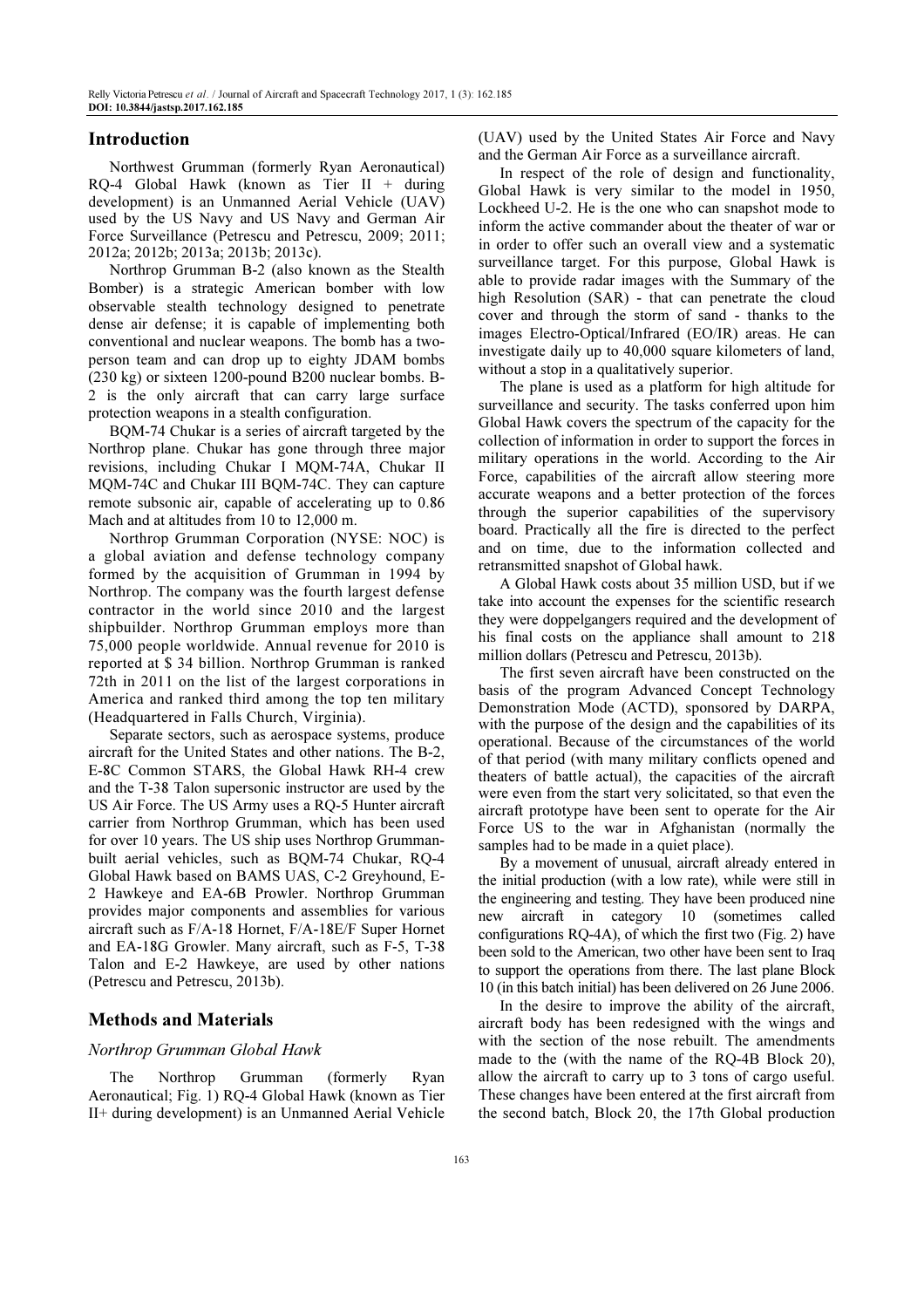Hawk, which was launched in the framework of a ceremony on 25 August 2006. The first flight of the Block 20 on the factory USAF 42 of Palmdale, California, to the Edwards Air Force Base, took place on 1 March 2007. Testing for the development of the Block 20 took place in 2008. Future blocks of 30 and 40 aircraft, similar in size and shape with the 20, have they been scheduled for their development from 2008 until 2010. When was designed the Global Product Hawk, it has entered and a plan for its sales for more than 5 countries, including the USA and Germany.

The United States took over two of the Block 10 aircraft to assess maritime surveillance capabilities, called N-1 (BuNo 166509) and N-2 (BuNo 166510). The initial example was tested in a naval airframe configuration at Edwards for several months, then transported to the Patuxent NAS on 28 March 2006 to begin the Global Hawk Maritime Demonstration (GHMD) program. The Navy squadron VX-20 was tasked with operating the GHMD system.

The GHMD aircraft flew in RIMPAC for the first time in July 2006. Although RIMPAC operations were in the vicinity of Hawaii, the plane was operated from Edwards, requiring flights of approximately 4,000 km each to the operating area. Four flights were conducted, resulting in over 24 h of persistent maritime surveillance, coordinated with USS Abraham Lincoln and USS Bonhomme Richard. As part of the demonstration program, Global Hawk was tasked with maintaining maritime awareness, tracking contacts and supporting images for various exercise activities. The images obtained by Global Hawk were sent to the Patuxent River NAS to be processed before being transmitted to Hawaii fleet operations, thus exerting the global nature of operations on this plane.

Northrop Grumman entered a version of the RQ-4B in the US Maritime Surveillance Maritime (BAMS) UAV contract. On April 22, 2008, the announcement was made that Northrop Grumman RQ-4N had won the offer on Tuesday, awarding a contract worth \$ 1.16 billion. In September 2010, the RQ-4N was officially designated the MQ-4C.

On June 11, 2012, a US navigator RQ-4A Global Hawk collapsed near Salisbury, Maryland, during a training flight at Patuxent River Naval Air Station.

The exaggeration of program development costs led to the cancellation of the Global Hawk system. Unit costs in mid-2006 were 25% higher than initial estimates, caused both by the need to correct design weaknesses and by increasing system capabilities.

This has caused some concerns about a possible cessation of the program if its benefits in terms of national security could not be justified. However, in June 2006, Global Hawk was restructured. Completion of an Air Force operational assessment report was postponed from August 2005 to November 2007 due to manufacturing delays and delays.



Fig. 1. Northrop Grumman RQ-4 Global Hawk Source: (Petrescu and Petrescu, 2013b)



Fig. 2. A maintenance crew prepares a global hawk for a test at Beale air force base. Source: (Petrescu and Petrescu, 2013b)

The operational assessment report was launched in March 2007 and the production of the 54 planned air vehicles was extended by two years by 2015. In February 2011, the Air Force reduced the planned acquisition of RQ-4 Block 40 aircraft from 22 to 11 in a cost-cutting move.

The US Department of Defense, Test and Operational Assessment (DOT  $\&$  E) found that the RQ-4B "is not operationally effective" for its mission due to aircraft reliability issues in June 2011.

In June 2011, Global Hawk was certified by the Secretary of Defense as being critical to national security following the Nunn-McCurdy breach. The secretary said: "Global Hawk is essential to national security, there are no alternatives to Global Hawk that offer acceptable capabilities at a lower cost, Global Hawk costs \$ 220 million less per year than U-2 to operate on a U-2 can't carry the same sensors as Global Hawk and if funding is to be reduced, Global Hawk has a higher priority than other programs."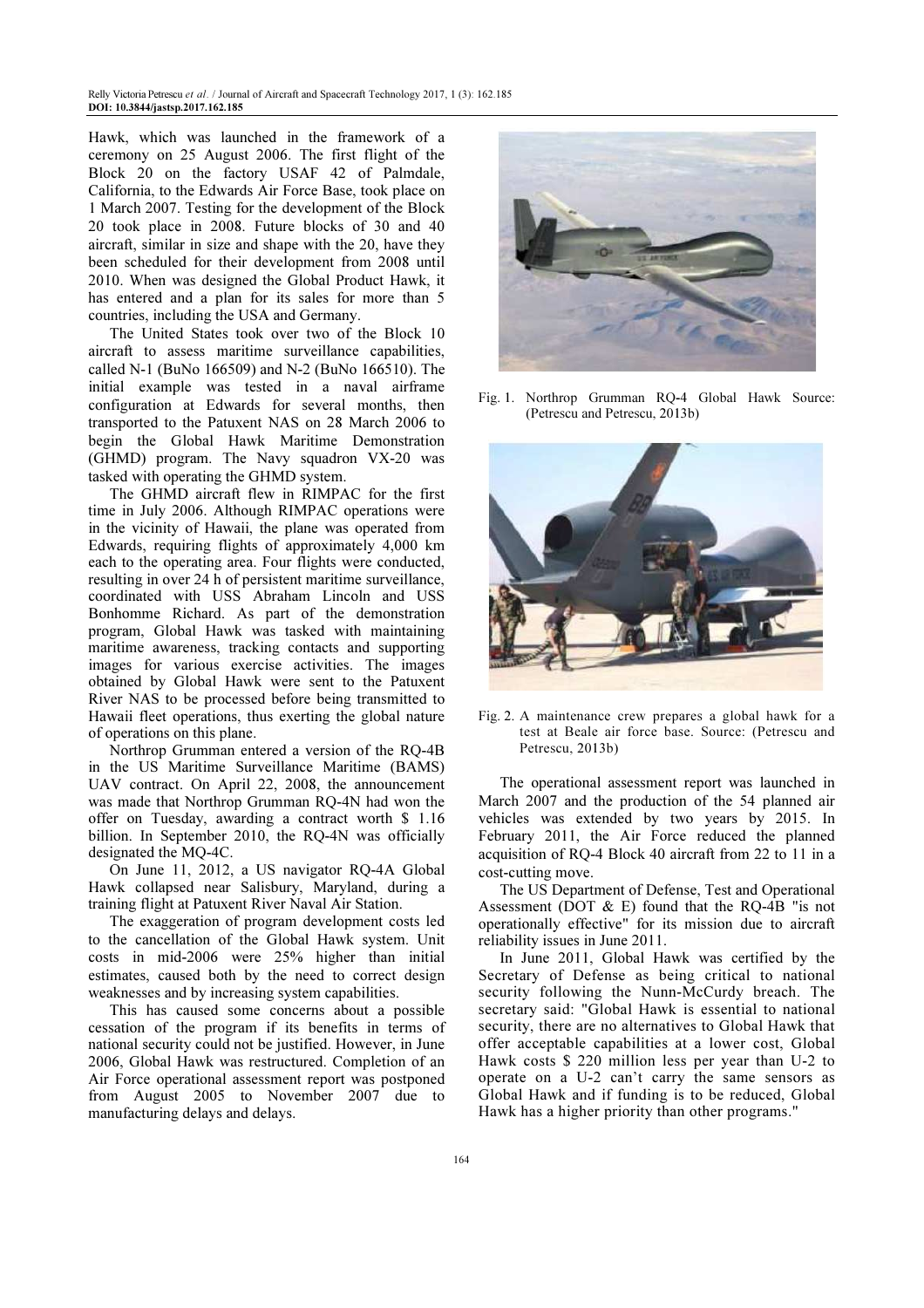On January 26, 2012, the Pentagon announced plans to complete the acquisition of Global Hawk Block 30 as block 30 proved to be more expensive than U-2 and the sensor suite was not as capable as the crewed plane. Also, plans have been announced to increase the acquisition of Block 40.

# Design

The RQ-4 is powered by an Allison Rolls-Royce AE3007H turbocharged engine with a pressure of 7,050 lbf (31.4 kN) and has a payload of 900 kilograms. The main fuselage is the standard, semi-monocoque aluminum construction, while the wings are made of light and high-strength composite materials.

# Integrated System

The Global Hawk UAV system comprises a segment of aerial vehicles consisting of aerial vehicles with sensor loadings, avionics and data links; A ground segment consisting of a Launch and Recovery Element (LRE) and a Mission Control Element (MCE) with embedded communication equipment; A support element; And the trained staff.

The Integrated Sensor Sensor (ISS) is supplied by Raytheon and consists of a Synthetic Radar Sensor (SAR), EO and Infrared (IR) sensors. Either EO or IR sensors can work simultaneously with SAR.

Each of the sensors provides wide area search images and high-resolution spot mode.

SAR has a Ground Motion Targeting Mode (GMTI) that can provide a text message that provides the position and speed of the moving target. Both SAR and EO/IR images are processed aboard the aircraft and transmitted to the MCE as individual frames.

MCE can mosaic these frames in images before further dissemination.

Navigation is via inertial navigation with integrated global positioning updates.

Global Hawk is designed to operate autonomously and "untethered" using a satellite data connection (Ku or UHF) to send aircraft sensor data to the MCE.

The common data line can also be used for direct downlinking of images when UAVs operate in line view of users with compatible terrestrial stations.

The ground segment consists of a Mission Control Element (MCE) and a Lite Release and Recovery (LRE) feature provided by Raytheon.

The MCE is used for mission planning, command and control and image processing and dissemination; an LRE for controlling launch and recovery; and associated ground support equipment. (The LRE provides precision differential global positioning system corrections for navigational accuracy during takeoff and landings, while precision coded GPS supplemented with an inertial navigation system is used during mission execution.) By having separable elements in the ground segment, the MCE and the LRE can operate in geographically

separate locations and the MCE can be deployed with the supported command's primary exploitation site. Both ground segments are contained in military shelters with external antennas for line-of-sight and satellite communications with the air vehicles.

#### Sensor Packages

The Global Hawk carries the Hughes Integrated Surveillance & Reconnaissance (HISAR) sensor system.

HISAR is a lower-cost derivative of the ASARS-2 package that Hughes developed for the Lockheed U-2.

HISAR is also fitted in the US Army's RC-7B Airborne Reconnaissance Low-Multifunction (ARLM) manned surveillance aircraft and is being sold on the international market.

HISAR integrates an SAR-MTI system, along with an optical and an infrared imager. All three sensors are controlled and their outputs filtered by a common processor. The digital sensor data can be transmitted at up to 50 Mbit/s to a ground station in real time, either directly or through a communications satellite link.

The SAR-MTI system operates in the X-band and provides a number of operational modes.

The wide-area MTI mode can detect moving targets within a radius of 62 miles (100 km).

The combined SAR-MTI strip mode provides 20 foot (6 m) resolution over a swath 23 miles (37 km) wide at ranges from 12.4 to 68 miles (20 to 110 km).

The SAR spot mode can provide 6 foot (1.8 m) resolution over 3.8 square miles (10 square km), as well as provide a sea-surveillance function.

The visible and infrared images share the same gimballed sensor package and use common optics, providing a telescopic close-up capability.

It can be optionally fitted with an auxiliary SIGINT package. To improve survivability, the Global Hawk is fitted with a Raytheon developed AN/ALR-89 selfprotection suite consisting of the AN/AVR-3 Laser Warning System, AN/APR-49 Radar Warning Receiver and a jamming system. An ALE-50 towed decoy also aids in the Global Hawk's deception of enemy air defenses.

In July 2006, the US Air Force began testing segments of the improved Global Hawk Block 30 upgrades in the Benefield Anechoic Facility at Edwards AFB.

This version incorporates an extremely sensitive SIGINT processor known as the Advanced Signals Intelligence Payload.

In September 2006, testing began on a new specialty radar system, the Multi-Platform Radar Technology Insertion Program, or MP-RTIP, on board the Scaled Composites Proteus. Once validated, one Global Hawk will be modified to carry this radar set. Previously, the Air Force was considering a larger variant of the MPRTIP (known as the Wide-Area Surveillance or WAS sensor) for the canceled E-10 MC2A testbed or E-8 Joint STARS aircraft (Petresc and Petrescu, 2009; 2011; 2012; 2013a 2013b; 2013c).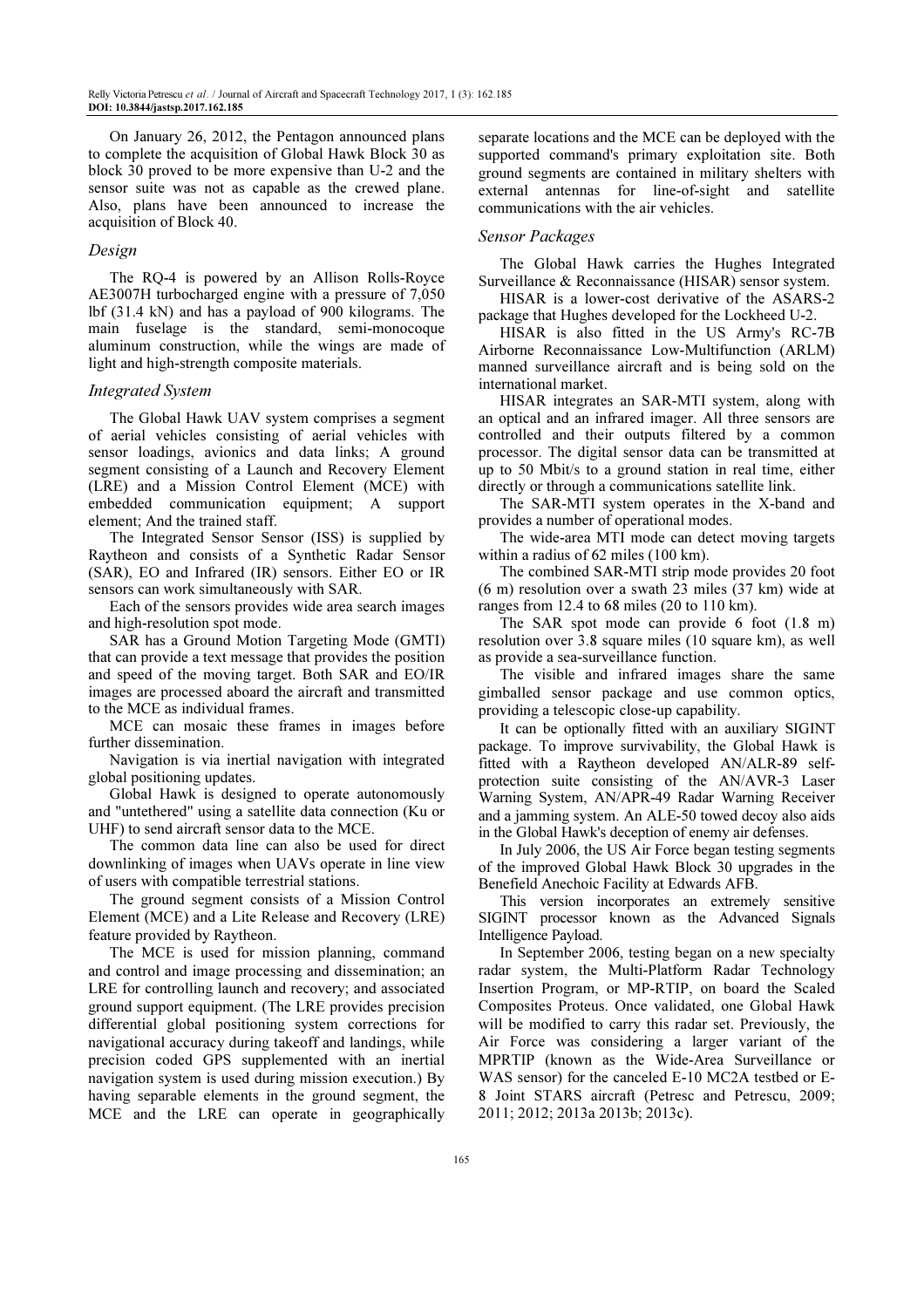In August 2010, Northrop announced that a new version, Block 40, was about to commence production; it would have new sensor capabilities, including MP-RTIP radar, emphasizing surveillance over reconnaissance.

The Block 40 design also has a modified undercarriage.

# Operational History

Air Force Global Hawk flight test evaluations are performed by the 452nd Flight Test Squadron at Edwards AFB. Operational USAF aircraft are flown by the 9th Reconnaissance Wing, 12th Reconnaissance Squadron at Beale Air Force Base.

Global Hawk ATCD prototypes have been used in the War in Afghanistan and in the Iraq War.

Since April 2010, they fly the Northern Route, from Beale AFB over Canada to South-East Asia and back, reducing flight time and improving maintenance. While their data-collection capabilities have been praised, the program did lose three prototype aircraft, more than onequarter of the aircraft used in the wars, being lost.

The crashes were reported to be due to "technical failures or poor maintenance", with a failure rate per hour flown over 100 times higher than the F-16 fighters flown in the same wars.

The manufacturer stated that it was unfair to compare the failure rates of a mature design to that of a prototype aircraft.

Three Global Hawks have been lost in accidents through 2003.

On 11 February 2010 the Global Hawks deployed in the Central Command AOR accrued, 30,000 combat hours and 1,500 plus sorties.

Initial operational capability was declared for the RQ-4 Block 30 in August 2011.

After the 2011 Tōhoku earthquake and tsunami, the aircraft flew 300 h over the affected areas in Japan. There were also plans to survey the No. 4 reactor at the Fukushima Daiichi Nuclear Power Plant.

On 21 March 2001, aircraft number 982003, the third ACTD aircraft produced, set an official world endurance record for UAVs, at 30 h, 24 min and 1 sec, flying from Edwards. During the same flight, it set an absolute altitude record of 19,928 m (65,381 ft), which was later broken by the NASA Helios Prototype (although the absolute record was broken, the Global Hawk's record still stands in its FAI class category).

On 24 April 2001, a Global Hawk flew non-stop from Edwards in the US to RAAF Base Edinburgh in Australia, making history by being the first pilotless aircraft to cross the Pacific Ocean. The flight took 22 h and set a world record for absolute distance flown by a UAV, 13,219.86 km (8,214.44 mi).

# NASA

In December 2007, two Global Hawks were transferred from the U.S. Air Force to NASA's Dryden Flight Research Center at Edwards Air Force Base.

Initial research activities beginning in the second quarter of 2009 supported NASA's high-altitude, longduration Earth science missions.

The three Global Hawks were the first, sixth and seventh aircraft built under the original DARPA Advanced Concept Technology Demonstration program and were made available to NASA when the Air Force had no further need for them.

Northrop Grumman is an operational partner with NASA and will use the aircraft to demonstrate new technologies and to develop new markets for the aircraft, including possible civilian uses.

Global Hawk aircraft belonging to NASA were in use for testing purposes as of October 2009, with science missions expected to start in March 2010 (Fig. 3).

Initial science applications included measurements of the ozone layer and cross-Pacific transport of air pollutants and aerosols.

The author of the Scientific American piece speculates that the aircraft could be used for Antarctic exploration while based in and operated from Chile.

In August and September 2010 one of the two Global Hawks was loaned for NASA's GRIP Mission (Genesis and Rapid Intensification Program), with its long-term on station capabilities and long range it was the best aircraft for the mission to monitor the development of Atlantic Basin Hurricanes (Fig. 4) (Petresc and Petrescu, 2009; 2011; 2012; 2013a; 2013b; 2013c).

It was modified to equip weather sensors including Ku-Band Radar, Lightning sensors and Dropsondes.

It successfully flew into Hurricane Earl off the United States East Coast on September 2.

NASA's Dryden Flight Research Center operates two developmental-model Northrop Grumman Global Hawk unmanned aircraft for high-altitude, long-duration Earth science missions. Acquired from the U.S. Air Force, these autonomously flown aircraft are the first and sixth built under the original global hawk advanced concept technology demonstrator development program sponsored by the defense advanced research projects agency.

The ability of the Global Hawk to autonomously fly long distances, remain aloft for extended periods of time and carry large payloads brings a new capability to the science community for measuring, monitoring and observing remote locations of Earth not feasible or practical with piloted aircraft, most other robotic or remotely operated aircraft, or space satellites.

The aircraft's 11,000-nautical-mile range and 32 h endurance, together with satellite and line-of-site communication links to the ground control station, allow for eventual worldwide operation. Dedicated satellite communication links provide researchers with direct access to their onboard instrument packages during missions. Researchers have the ability to monitor instrument function from the ground control station and evaluate selected data in real time.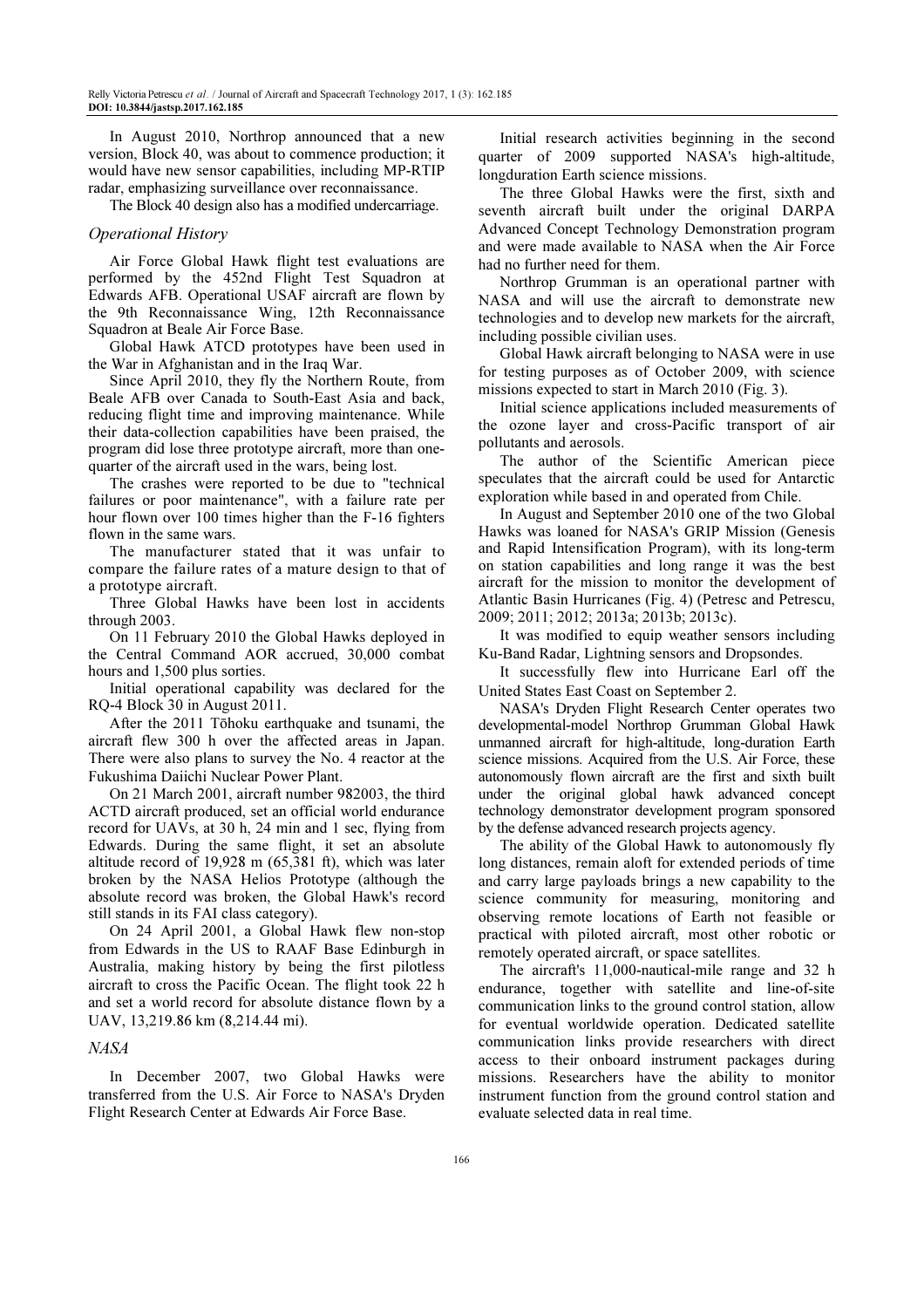

Fig. 3. A global hawk at NASA's Dryden flight research center. Source: (Petrescu and Petrescu, 2013b)



Fig. 4. A NASA global hawk in flight. Source: (Petrescu and Petrescu, 2013b)

Northrop Grumman Aerospace Systems, Rancho Bernardo, Calif. and NASA Dryden created a partnership to operate Global Hawk missions from Dryden. NASA and Northrop Grumman share use of the ground control station, maintenance facilities and the NASA Global Hawk aircraft.

NASA's Science Mission Directorate supports NASA research activities on the aircraft. The science mission directorate has teamed with the National oceanic and atmospheric administration and the department of energy to investigate unmanned aircraft systems, specifically the global Hawk, for earth observation research.

Initial operational capability for Global Hawk science missions from NASA Dryden was achieved in 2010. A portable ground control station is now operational, making deployments and missions possible worldwide. The hurricane and severe storm sentinel multi-year study beginning in 2012 will be the first deployment opportunity for two NASA Global Hawks that will operate temporarily from NASA's wallops flight facility in wallops Island, Va.

The 44-foot-long Global Hawk has a wingspan of more than 116 feet, a height of 15 feet and a gross takeoff weight of 26,750 pounds, including a 1,500-pound payload capability. A single Rolls-Royce AE3007H turbofan engine powers the aircraft. The distinctive V-tail, engine cover, aft fuselage and wings are constructed primarily of graphite composite materials. The center fuselage is constructed of conventional aluminum, while various fairings and radomes feature fiberglass composite construction.

NASA has an additional Advanced Technology Demonstrator, the seventh Global Hawk built and two Block 10 aircraft transferred from the U.S. Air Force. These aircraft are being used to provide parts for the flying Global Hawks and could be used for future missions (Fig. 5).

NASA Global Hawk Pilots Face Challenges Flying Hurricane Missions

NASA's Hurricane and Severe Storm Sentinel, or HS3, the mission will be a complex one for the pilots flying NASA's Global Hawk aircraft from the ground. The mission, set to begin this month, will be the first deployment for the unmanned aircraft away from their regular base of operations at the Dryden Flight Research Center on Edwards Air Force Base, Calif. In addition, the pilots will be operating the aircraft from two locations on opposite coasts (Petrescu and Petrescu, 2009; 2011; 2012; 2013a, 2013b; 2013c).

After the upload of specialized science equipment is complete, the two GLOBAL Hawks will fly from one coast of the United States to another over sparsely populated areas and open water to reach NASA's Wallops flight facility in Virginia.

NASA Wallops was selected as a deployment site because the area of scientific interest is the Atlantic Ocean, especially the eastern Atlantic where hurricanes begin to form. Flights from the U.S. East Coast take less transit time to the target than those from NASA Dryden and allow the aircraft to travel further out over the Atlantic and collect data for a longer period of time.

Waiting at Wallops will be a mobile ground control center, mobile payload operations center and Ku-band satellite dish-all necessary for an operation of the highaltitude and long-endurance aircraft. Scientists, maintenance personnel and three pilots will support flights from Wallops.

During takeoff and landing of the Global Hawk, the aircraft must be in line-of-sight communications with the pilot. The pilots deployed to Wallops will manage this activity from the Global Hawk mobile operations facility, handing off operation of the aircraft to Dryden after reaching an altitude of approximately 30,000 feet.

Additional pilots sitting in Dryden's Global Hawk Operations Center will receive the verbal hand-off via telephone, cross check data links with pilots at Wallops and assume responsibility for the aircraft's operation until the mission is completed when the landing operation transfers back to Wallops. This close coordination alleviates the necessity to deploy a larger number of pilots.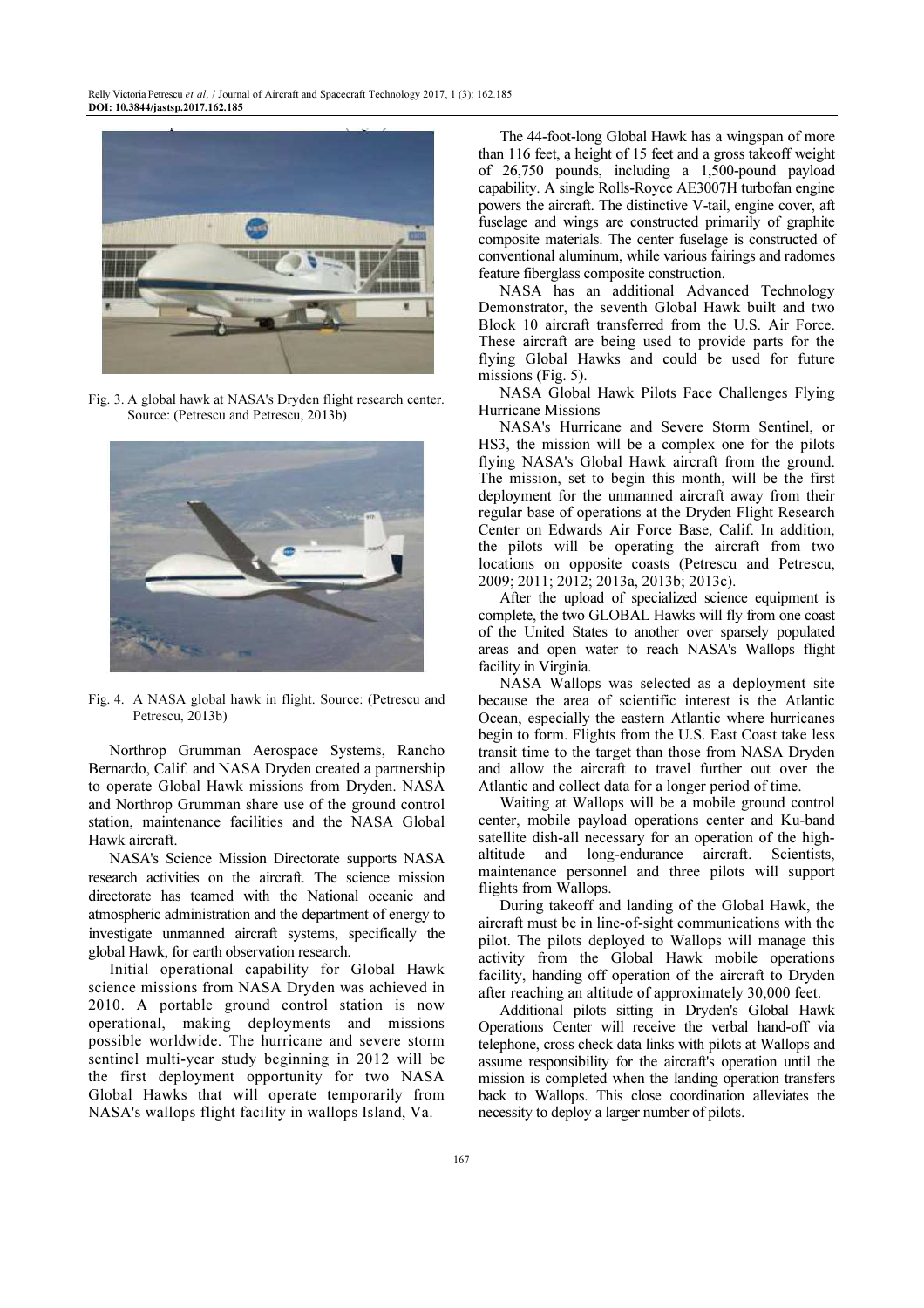

Fig. 5. This image captures a perspective of NASA's Global Hawk unmanned aircraft from one of the wings. The Global Hawk is sitting at the aircraft hangar of NASA's Wallops Flight Facility in Wallops Island, Va. on Sept. 7, 2012. Source: (Petrescu and Petrescu, 2013b)

When an unmanned aircraft is in the air, the groundbased pilots maintain continual contact with Federal Aviation Administration air traffic control specialists.

The interesting scenario for HS3 is that the pilots are in California's Mojave Desert, talking with East Coast controllers through a radio located on the aircraft. When flying in oceanic airspace, pilots talk with international controllers over a telephone. This communication is vital as air traffic controllers provide the altitude and number of other aircraft sharing the same area of the U.S.'s National Airspace System and international air space as the NASA aircraft. When the Global Hawk reaches an altitude of between 60,000 and 65,000 feet, there are few aircraft competing for space.

Although the flight path of the Global Hawk is preprogrammed into the aircraft's flight control computers prior to a mission, pilots are able to override the flight plan to accommodate the scientists' requests. The scientists will observe flights from the mobile payload operations facility at Wallops where information will stream onto computer monitors from their instruments. The payload manager at Wallops will send the scientists' request for a change in altitude or course to Dryden's mission director in the control room with the pilots at Dryden. The pilots operating the Global Hawk change the flight path by entering a new heading, airspeed or altitude on the primary flight display.

All Global Hawk pilots are rated to fly manned aircraft. The pilots commented that it is possible to become so engaged during a Global Hawk flight that it seems like a flying a manned aircraft. They add that much of the sensory information available to pilots of manned aircraft is missing for the unmanned aircraft pilots. It is not possible to smell the fuel, see the weather and terrain, hear the engine starting, or feel the movement from a ground control center. An unmanned aircraft pilot is dependent upon computers and their displays for updates on the health of the vehicle.

The Global Hawk pilots will have to deal with turbulence in the hurricane flights. Fortunately, the cruise altitude is above most of the unstable air associated with that weather phenomenon. In addition, an instrument measuring turbulence was adapted and will be installed with the science payload.

Global Hawk pilots will be well-prepared for the Hurricane and Severe Storm Sentinel mission. They spend hours planning missions, flying a simulator and have a support team in the "cockpit" consisting of a copilot, mission director and control room operator. Many are seasoned from flying this type aircraft for the military. Although their tools are a mouse, keyboard and computer displays, the NASA Global Hawk pilots find their work challenging and are proud of the job they do to support the U.S. science community.

# NATO

In 2009, NATO announced that it expects to have a fleet of up to eight Global Hawks by 2012. The aircraft are to be equipped with MP-RTIP radar systems. NATO has budgeted US\$1.4 billion ( $E1$  billion) for the project and a letter of intent has been signed. NATO signed a contract for five Block 40 Global Hawks in May 2012.

## Luftwaffe

The German Air Force (Luftwaffe) has ordered a variant of the RQ-4B equipped with German sensors, dubbed Euro Hawk. It combines a normal RQ-4B airframe with an EADS reconnaissance payload. The aircraft is based on the Block 20/30/40 RQ-4B but will be equipped with EADS' SIGINT package to fulfill Germany's desire to replace their aging Dassault-Breguet Atlantique electronic surveillance aircraft.

That sensor package comes in the form of six wings mounted pods, a first for the Global Hawk (Fig. 6).

The Euro Hawk was officially rolled out on October 8, 2009 and the first flight took place on June 29, 2010. It underwent several months of flight testing at Edwards Air Force Base before flying to Germany.

On July 21, 2011, the first Euro Hawk arrived in Manching, Germany where it will be equipped with the SIGINT sensor package (Petrescu and Petrescu, 2009; 2011; 2012; 2013a; 2013b; 2013c).

There it is also slated to undergo more testing and pilot training, until the first quarter of 2012, when it will be officially handed over to the Luftwaffe to be stationed with the Reconnaissance Wing 51.

The costs for the initial five aircraft are approx.  $6430$ million for the development and €430 million for the actual procurement.

### Potential Operators

Australia considered the purchase of a number of Global Hawk aircraft for maritime and land surveillance.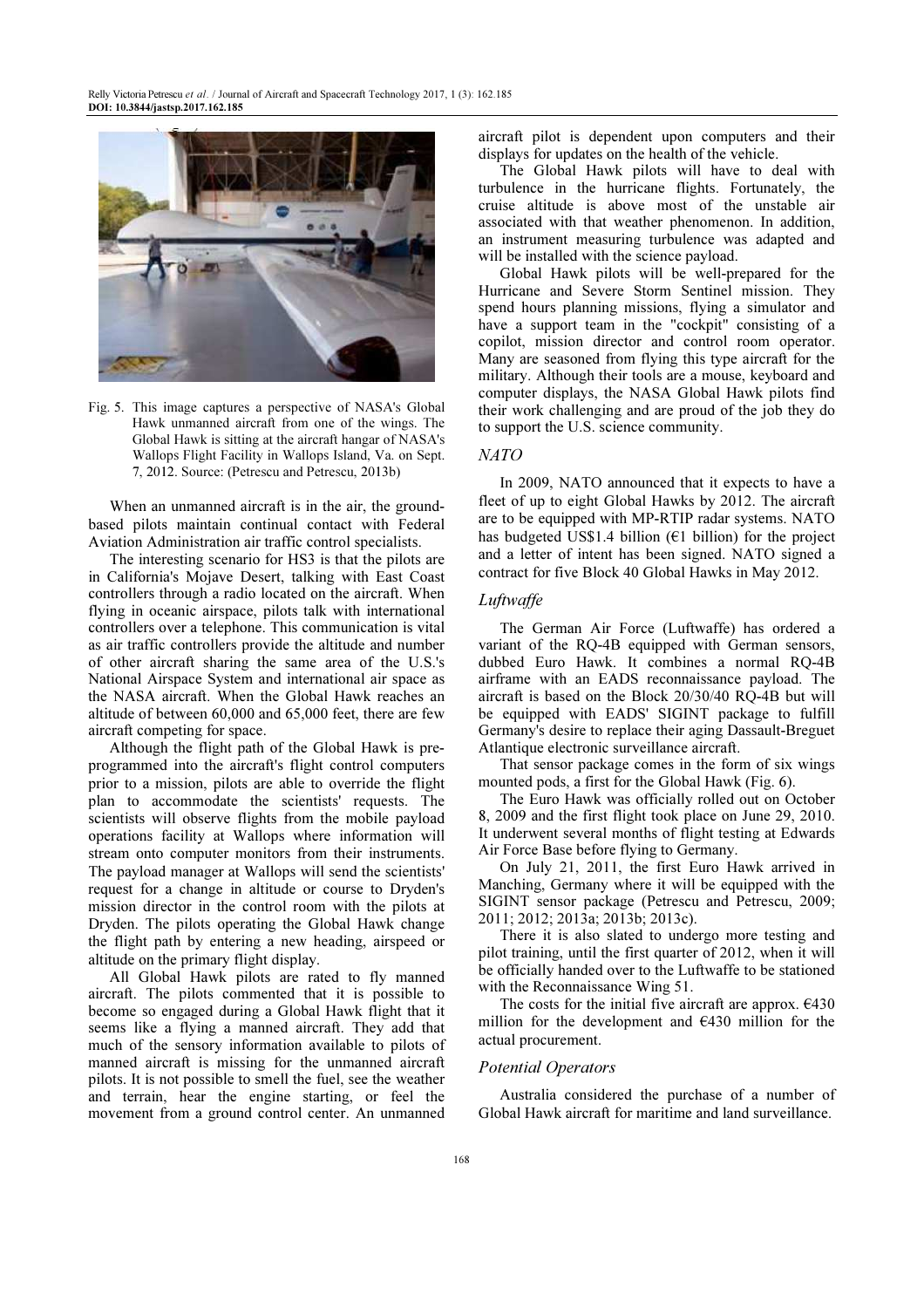

Fig. 6. Euro Hawk at the ILA 2012 Source: (Petrescu and Petrescu, 2013b)

The Global Hawk was to be assessed against the MQ-9 Mariner in trials in 2007. The Global Hawk aircraft would have operated in conjunction with manned P-8A Poseidon aircraft by 10 and 11 Squadrons of the RAAF.

This combination, or a similar one, was to replace existing AP-3C Orion aircraft in 2018. In the end, the Australian government decided not to proceed with this plan and canceled the order.

Canada has also been a potential customer, looking at the Global Hawk for maritime and land surveillance as either a replacement for its fleet of CP-140 Aurora patrol aircraft or to supplement manned patrols of remote Arctic and maritime environments, before withdrawing from the joint effort in August 2011.

Spain has a similar requirement and has existing contacts with Northrop Grumman.

Japan has been reported as being interested in the purchase of three aircraft.

South Korea's Defense Acquisition Program Administration (DAPA) had expressed interest in acquiring at least four RQ-4B and support equipment by 2011 to increase the intelligence capabilities of the South Korean military after the return of the Wartime Operational Control from the U.S. to ROK and allocated approximately US\$19 million for evaluation purposes.

There was an ongoing debate among government officials on whether to take the US offer of Global Hawks or to press on with their domestic UAV development program.

In September 2011, the US and South Korea talked about deploying the aircraft near its border with North Korea to view North Korea and the North Korea-China border.

In January 2012, DAPA announced that it was not proceeding with the purchase because the price had risen from US\$442M to US\$899M, far exceeding the budget allocation. DAPA stated that they were now investigating a purchase of either the Global Observer or the Phantom Eye.

The New Zealand Defence Force is keeping a "watching brief" over Global Hawk, which has the range to conduct surveillance in the Southern Ocean around Antarctica and in the Pacific Islands.

The acquisition process has not moved beyond an expression of interest. Also being looked at are the IAI Heron and the "Kahu", an indigenously developed handthrown drone.

The Indian Navy has expressed interest in acquiring six to eight MQ-4C Maritime Surveillance Unmanned Aircraft Systems.

Global Hawk could not benefit from a nuclear reactor engine due to the total cancellation of the USA nuclear power program for aircraft, in 1961, signed by President John Kennedy.

Global Hawk gets to the heart of what makes hurricanes tick.

Cutting-edge NASA technology has made this year's NASA Hurricane mission a reality. NASA and other scientists are currently flying a suite of state-ofthe-art, autonomously operated instruments that are gathering difficult-to-obtain measurements of wind speeds, precipitation and cloud structures in and around tropical storms.

"Making these measurements possible is the platform on which the instruments are flying," said Paul Newman, the deputy principal investigator of NASA's Hurricane and Severe Storm Sentinel (HS3), managed by NASA's Goddard Space Flight Center in Greenbelt, Md. HS3 will use NASA's unmanned Global Hawks, which are capable of flying at altitudes greater than 60,000 feet with flight durations of up to 28 h capabilities that increase the amount of data scientists can collect. "It's a brand-new way to do science," Newman said.

The month-long HS3 mission, which began in early September, is actually a more robust follow-on to NASA's Genesis and Rapid Intensification Processes (GRIP) experiment that scientists executed in 2010. Often referred to as "GRIP on steroids," HS3 is currently deploying one instrument-laden Global Hawk from the NASA Wallops Flight Facility on Virginia's Eastern Shore to look at the environment of tropical storms. In 2013 and 2014, a second Global Hawk will be added that will focus on getting detailed measurements of the inner core of hurricanes.

Without this new aircraft, developed originally for the U.S. Air Force to gather intelligence and surveillance data, the team says the mission wouldn't be possible.

The Global Hawk's ability to fly for a much longer period of time than manned aircraft will allow it to obtain previously difficult-to-get data. Scientists hope to use that data to gain new insights into how tropical storms form and more importantly, how they intensify into major Atlantic hurricanes—information that forecasters need to make better storm predictions, save lives and ultimately prevent costly coastal evacuations if a storm doesn't warrant them.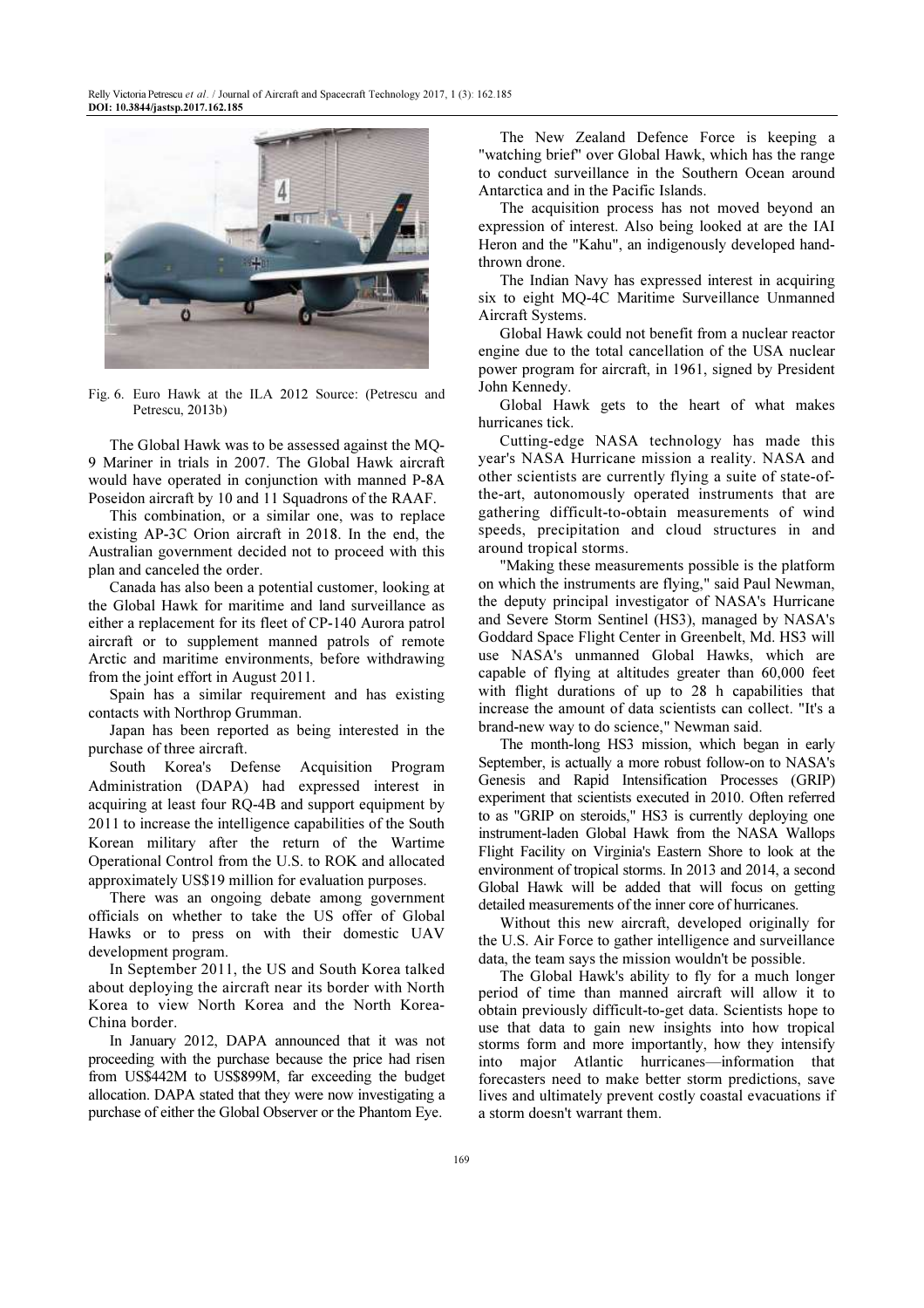"Because you can get to Africa from Wallops, we'll be able to study developing systems way out into the Atlantic," Newman explained. "Normal planes, which can fly for no more than about 10 h, often miss the points where storms intensify," added Gerry Heymsfield, a Goddard scientist who used NASA Research and Development funding to create one of the mission's six instruments, the High-altitude Imaging Wind and Rain Airborne Profiler (HIWRAP). "With the Global Hawks, we have a much higher chance of capturing these events. Furthermore, we can sit on targets for a long time."

Just as important as the aircraft are the new or enhanced instruments designed to gather critical wind, temperature, humidity and aerosol measurements in the environment surrounding the storm and the rain and wind patterns occurring inside their inner cores, they added. "The instruments bring it all together," Newman said. "We didn't have these instruments 10 years ago."

The Global Hawk currently on deployment at Wallops is known as the "environmental" aircraft because it samples the environment in which hurricanes are embedded. It carries three instruments.

A Goddard-provided laser system called the Cloud Physics Lidar (CPL) is located in the nose. CPL measures cloud structures and aerosols, such as dust, sea salt particles and smoke particles, by bouncing laser light off these elements. An infrared instrument called the Scanning High-resolution Interferometer Sounder (SHIS), provided by the University of Wisconsin in Madison, sits in the belly of the aircraft. It measures the vertical profile of temperature and water vapor.

At the tail end is a drop sonde system provided by the National Center for Atmospheric Research and the National Oceanic and Atmospheric Administration. This system consists of 88 paper-towel-roll-sized tubes that are ejected much like a soda can in a vending machine. As the sensor drops, a parachute slows its descent, allowing the sensor to drift down through the storm while measuring winds, temperature, pressure and humidity.

In 2013 and 2014, working in tandem with its environmental counterpart will be a second Global Hawk, known as the "over-storm" aircraft. It will sample the internal structure of hurricanes. It, too, will carry three instruments.

Heymsfield's HIWRAP, for example, will be situated in the belly of the Global Hawk and will be responsible for sampling the cores of hurricanes.

Similar to a ground radar system, but pointed downward, HIWRAP measures the rain structure and winds, providing a three-dimensional view of these conditions.

Also, onboard this craft will be a microwave system called the High-Altitude MMIC Sounding Radiometer (HAMSR), created by NASA's Jet Propulsion Laboratory in Pasadena, Calif.

Located in the aircraft's nose, this instrument uses microwave wavelengths to measure temperature,

water vapor and precipitation from the top of the storm to the surface.

At the other end of the aircraft in the tail section will be the Hurricane Imaging Radiometer (HIRAD) provided by NASA's Marshall Space Flight Center in Huntsville, Ala.

This microwave instrument measures surface wind speeds and rain rates in an unusual way. It collects this data by measuring the amount of "foaminess" in ocean waters. According to Newman, the amount of foaminess is proportional to wind speeds at the surface.

Although all six instruments measure different conditions, they share one important characteristic: all operate autonomously and deliver data to scientists in real-time another scientific advance. In the past, aircraft instruments, which often required the presence of a scientist to operate them, would record captured data.

Only after the aircraft landed could scientists begin evaluating what they had collected. With the Global Hawk, however, the data are transmitted to the ground in real-time. Should conditions warrant, the science team can direct the pilot, who flies the aircraft from a computer console on the ground, to change course or tweak the pre-programmed flight path in some way to maximize or improve the data they are gathering. "With the Global Hawk and these instruments, we can make better decisions," Heymsfield added.

The five-year mission will continue through 2014, at which time the team hopes to have dramatically improved their understanding of how storms intensify. "The insights we get will benefit forecasters," Newman said. "What we hope to do is take this technique and make it part of the operational forecast infrastructure."

The HS3 mission is supported by several NASA facilities including Wallops, Goddard, NASA's Dryden Flight Research Center at Edwards Air Force Base, Calif., Ames Research Center, Moffett Field, Calif.; Marshall Space Flight Center, Huntsville, Ala.; and the Jet Propulsion Laboratory, Pasadena, Calif.

In addition, the mission also involves collaborations with various partners from government agencies and academia. HS3 is an Earth Venture mission funded by NASA's Science Mission Directorate in Washington.

Earth Venture missions are managed by NASA's Earth System Science Pathfinder Program at NASA's Langley Research Center, Hampton, Va. The HS3 Project itself is managed by the Earth Science Project Office at NASA's Ames Research Center.

# Northrop Grumman B-2 Spirit

The Northrop Grumman B-2 Spirit (also known as the Stealth Bomber) is an American strategic bomber, featuring low observable stealth technology designed for penetrating dense anti-aircraft defenses; it is able to deploy both conventional and nuclear weapons.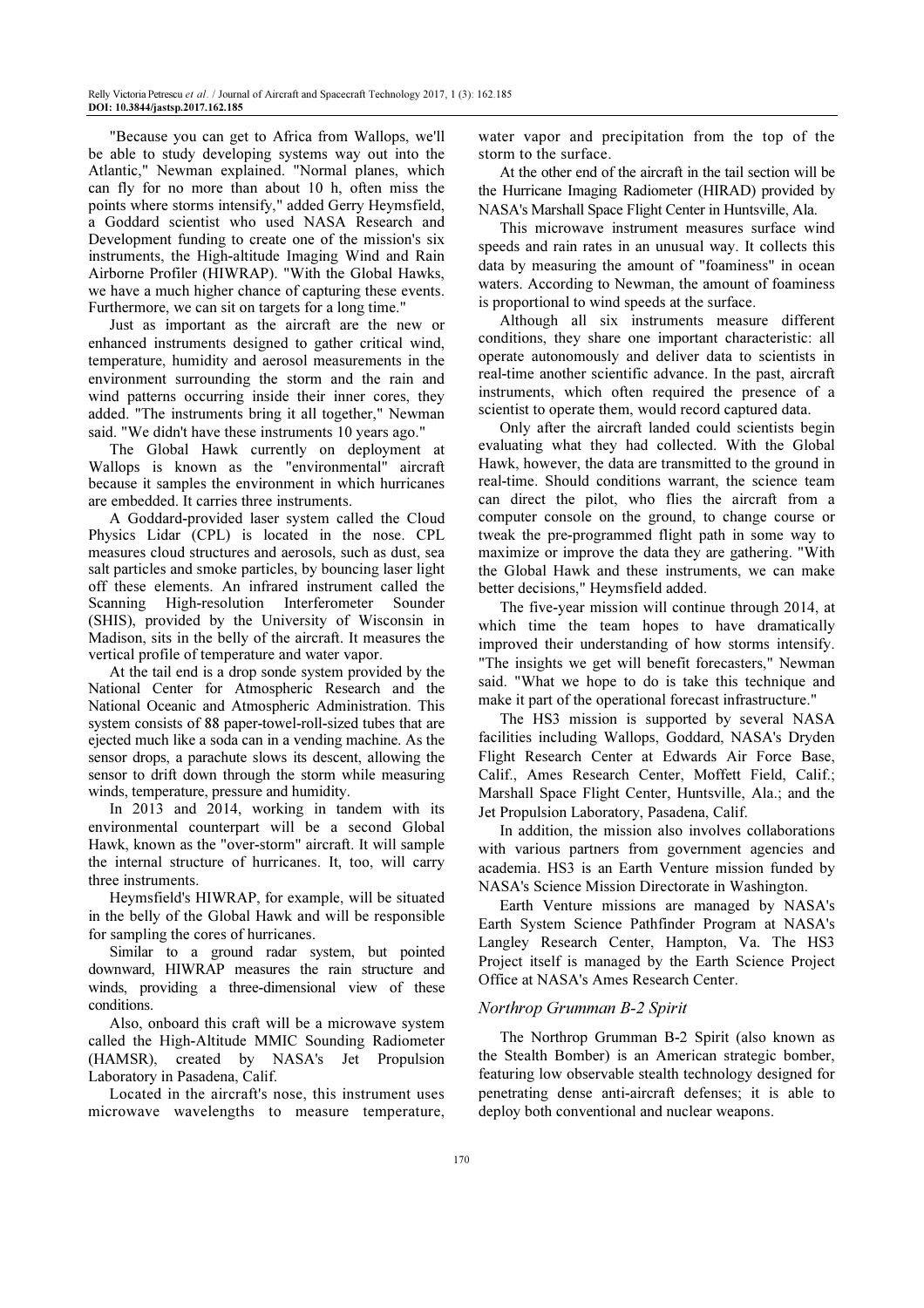The bomber has a crew of two and can drop up to eighty 500 lb (230 kg)-class JDAM GPS-guided bombs, or sixteen 2,400 lb (1,100 kg) B83 nuclear bombs (Fig. 7), (Petrescu and Petrescu, 2009; 2011; 2012; 2013a; 2013b; 2013c).

The B-2 is the only aircraft that can carry large air-tosurface standoff weapons in a stealth configuration.

Development originally started under the "Advanced Technology Bomber" (ATB) project during the Carter administration and its performance was one of the reasons for his cancellation of the B-1 Lancer.

ATB continued during the Reagan administration, but worries about delays in its introduction led to the reinstatement of the B-1 program as well.

## Program Costs Rose Throughout Development

Designed and manufactured by Northrop Grumman with assistance from Boeing, the cost of each aircraft averaged US\$737 million (in 1997 dollars).

Total procurement costs averaged \$929 million per aircraft, which includes spare parts, equipment, retrofitting and software support.

The total program cost including development, engineering and testing, averaged \$2.1 billion per aircraft in 1997.

Because of its considerable capital and operational costs, the project was controversial in the U.S. Congress and among the Joint Chiefs of Staff.

The winding-down of the Cold War in the latter portion of the 1980s dramatically reduced the need for the aircraft, which was designed with the intention of penetrating Soviet airspace and attacking high-value targets.

During the late 1980s and 1990s, Congress slashed initial plans to purchase 132 bombers to 21.

In 2008, a B-2 was destroyed in a crash shortly after takeoff and the crew ejected safely.

A total of 20 B-2s remains in service with the United States Air Force.

Though originally designed primarily as a nuclear bomber, the B-2 was first used in combat to drop conventional bombs on Serbia during the Kosovo War in 1998 and saw continued use during the wars in Iraq and Afghanistan.

B-2s were also used during the 2011 Libyan civil war.

#### **Origins**

In the mid-1970s the search for a new US strategic bomber to replace the Boeing B-52 Stratofortress was underway, to no avail.

First, the B-70 and then the B-1A was canceled after only a few of each aircraft were built. The B-70 was intended to fly above and beyond defensive interceptor aircraft, only to find these same attributes made it especially vulnerable to surface-to-air missiles (SAMs).

The B-1 attempted to avoid SAMs by flying close to the ground to use terrain to mask its radar signature, only to face a new generation of interceptors with lookdown/shootdown capabilities that could attack them from above.



Fig. 7. Northrop Grumman B-2 Spirit. Source: (Petrescu and Petrescu, 2013b)

By the mid-1970s, it was becoming clear that there was a different way to avoid missiles and intercepts; known today as "stealth".

The concept was to build an aircraft with an airframe that deflected or absorbed radar signals so that little was reflected back to the radar unit.

An aircraft having stealth characteristics would be able to fly nearly undetected and could be attacked only by weapons and systems not relying on radar.

Although such possibilities existed such as human observation, their relatively short detection range allowed most aircraft to fly undetected by defenses, especially at night.

In 1974, DARPA requested information from US aviation firms about the largest radar cross-section of an aircraft that would remain effectively invisible to radars.

Initially, Northrop and McDonnell Douglas were selected for further development.

Lockheed had experience in this field due to developing the Lockheed A-12 and SR-71, which included a number of stealthy features, notably its canted vertical stabilizers, the use of composite materials in key locations and the overall surface finish in the radar-absorbing paint.

A key improvement was the introduction of computer models used to predict the radar reflections from flat surfaces where collected data drove the design of a "faceted" aircraft.

Development of the first such designs started in 1975 with "the hopeless diamond", a model Lockheed built to test the concept.

Plans were well advanced by the summer of 1975 when DARPA started the Experimental Survivability Testbed (XST) project.

Northrop and Lockheed were awarded contracts in the first round of testing. Lockheed received the sole award for the second test round in April 1976 leading to the Have Blue program.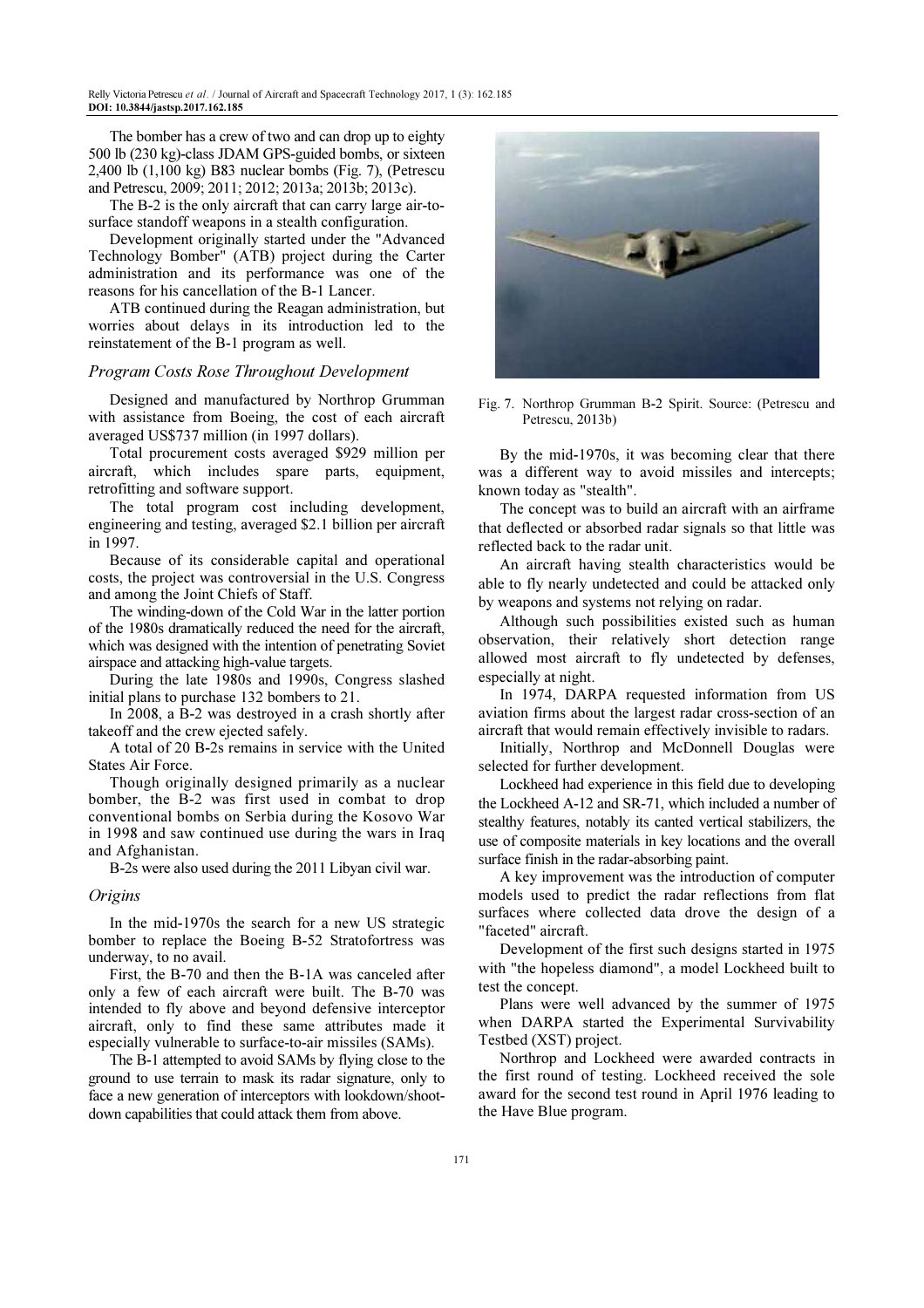#### ATB Program

By 1976 these programs progressed to where a longrange strategic stealth bomber appeared viable.

Whereas the B-1 relied on flying around known defense sites and could only change its mission within a limited selection of pre-determined routes, a stealth bomber could fly over the Soviet Union undetected, allowing it to linger and hunt for targets rather than repeatedly entering and leaving the target zone as quickly as possible.

In a nuclear exchange, this strategy permits the aircraft to wait out the initial attacks and find targets that escaped destruction by eliminating the "overkill" that was built into existing war planning. Also, stealth characteristics negated prior requirements for highspeed dash capabilities and extensive electronic warfare suites for protection.

Carter was aware of these developments during 1977 and it appears to have been one of the major reasons the B-1 was canceled.

Further studies were ordered in early 1978, by which point the Have Blue platform had flown and proven the concepts. During the 1980 presidential election in 1979, Ronald Reagan repeatedly stated that Carter was weak on defense and used the B-1 as a prime example.

In return, on 22 August 1980, the Carter administration publicly disclosed that the United States Department of Defense (DoD) was working to develop stealth aircraft, including a bomber (Fig. 8).

The Advanced Technology Bomber (ATB) began in 1979. Full development of the black project followed and was funded under the code name "Aurora".

After the evaluations of the companies' proposals, the ATB competition was narrowed to the Northrop/Boeing and Lockheed / Rockwell teams with each receiving a study contract for further work.

Both teams used flying wing designs. Northrop had prior experience developing the YB-35 and YB-49 flying wing aircraft (Petrescu and Petrescu, 2009; 2011; 2012; 2013a; 2013b; 2013c).

The Northrop design was larger while the Lockheed design included a small tail.

The Northrop/Boeing team's ATB design was selected over the Lockheed/Rockwell design on 20 October 1981. The Northrop design received the designation B-2 and the name "Spirit".

The bomber's design was changed in the mid-1980s when the mission profile was changed from high-altitude to low-altitude, terrain-following.

The redesign delayed the B-2's first flight by two years and added about US\$1 billion to the program's cost.

An estimated US\$23 billion was secretly spent for research and development on the B-2 by 1989.

MIT scientists helped assess the mission effectiveness of the aircraft under a five-year classified contract during the 1980s.



Fig. 8. The B-2's first public display in 1988. Source: (Petrescu and Petrescu, 2013b)

# Espionage

Both during development and in service, there has been a considerable importance placed on the security of the B-2 and its technologies. Staff working on the B-2 in most if not all capacities has to achieve a level of special access clearance and undergo extensive background checks carried out by a special branch of the Air Force.

For the manufacturing, a former car plant in Pico Rivera, California was acquired and heavily rebuilt; the plant's employees were sworn to complete secrecy regarding their work. To avoid the possibility of suspicion, components were typically purchased through front companies, military officials would visit out of uniform and staff members were routinely subjected to polygraph examinations.

The secrecy extended so far that access to nearly all information on the program by both Government Accountability Office (GAO) and virtually all members of Congress itself was severely limited until the mid-1980s. In 1984, a Northrop employee, Thomas Cavanaugh was arrested for attempting to sell classified information to the Soviet Union; the information was taken from Northrop's Pico Rivera, California factory. Cavanaugh was eventually sentenced to life in prison and released on parole in 2001.

The B-2 was first publicly displayed on 22 November 1988 at Air Force Plant 42, Palmdale, California, where it was assembled. This viewing was heavily restricted, guests were not allowed to see the rear of the B-2. However, Aviation Week editors found that there were no airspace restrictions over the presentation area and took photographs of the aircraft's then-secret platform and suppressed engine exhausts from above, to the USAF's disappointment. The B-2's first public flight was on 17 July 1989 from Palmdale (Fig. 9) (Petrescu and Petrescu, 2009; 2011; 2012; 2013a; 2013b; 2013c).

In October 2005 Noshir Gowadia, a design engineer who worked on the B-2's propulsion system, was arrested for selling B-2 related classified information to foreign countries.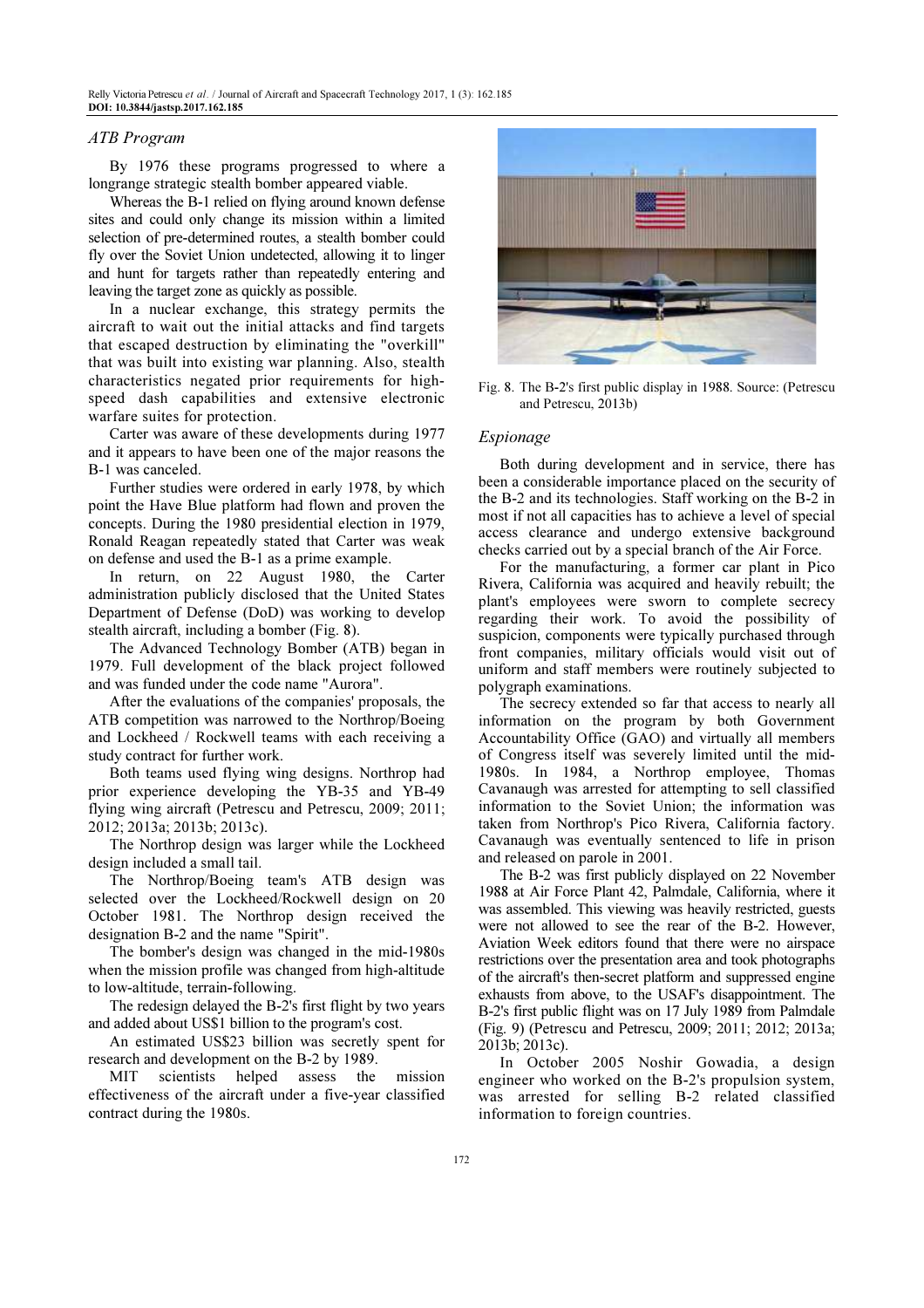

Fig. 9. The B-2's first public flight in 1989. Source: (Petrescu and Petrescu, 2013b)

On 9 August 2010 Gowadia was convicted in the United States District Court for the District of Hawaii on 14 of 17 charges against him.

On 24 January 2011, Gowadia was sentenced to 32 years in prison.

### Program Costs

A procurement of 132 aircraft was planned in the mid-1980s but was later reduced to 75.

By the early 1990s, the Soviet Union dissolved effectively eliminating the spirit's primary cold war mission.

Under budgetary pressures and Congressional opposition, in his 1992 State of the Union Address, President George H.W. Bush announced B-2 production would be limited to 20 aircraft.

In 1996, however, the Clinton administration, though originally committed to ending production of the bombers at 20 aircraft, authorized the conversion of a 21st bomber, a prototype test model, to Block 30 fully operational status at a cost of nearly \$500 million.

In 1995, Northrop made a proposal to the USAF to build 20 additional aircraft with a flyaway cost of \$566 million each.

The program was the subject of public controversy for its cost to American taxpayers. In 1996, the General Accounting Office (GAO) disclosed that the USAF's B-2 bombers "will be, by far, the most costly bombers to operate on a per aircraft basis", costing over three times as much as the B-1B (US\$9.6 million annually) and over four times as much as the B-52H (\$US6.8 million annually).

In September 1997, each hour of B-2 flight necessitated 119 h of maintenance in turn. Comparable maintenance needs for the B-52 and the B-1B are 53 and 60 h respectively for each hour of flight.

A key reason for this cost is the provision of airconditioned hangars large enough for the bomber's 172 ft (52.4 m) wingspan, which is needed to maintain the aircraft's stealthy properties, particularly its "lowobservable" stealthy skins.

Maintenance costs are about \$3.4 million a month for each aircraft.

The total "military construction" cost related to the program was projected to be US\$553.6 million in 1997 dollars.

The cost to procure each B-2 was US\$737 million in 1997 dollars, based only on a fleet cost of US\$15.48 billion.

The procurement cost per aircraft as detailed in GAO reports, which include spare parts and software support, was \$929 million per aircraft in 1997 dollars.

The total program cost projected through 2004 was US\$44.75 billion in 1997 dollars.

This includes development, procurement, facilities, construction and spare parts. The total program cost averaged US\$2.13 billion per aircraft.

The B-2 may cost up to \$135,000 per flight hour to operate in 2010, which is about twice that of the B-52 and B-1.

In its consideration of the fiscal year 1990 defense budget, the House Armed Services Committee trimmed \$800 million from the B-2 research and development budget, while at the same time staving off a motion to end the project.

Opposition in committee and in Congress was mostly broad and bipartisan, with Congressmen Ron Dellums (D-CA), John Kasich (R-OH) and John G. Rowland (RCT) authorizing the motion to end the project, others in the Senate, such as Jim Exon (D-NE) and John McCain (R-AZ), also opposing the project.

The escalating cost of the B-2 program and evidence of flaws in the aircraft's ability to elude detection by radar, were among factors that drove opposition to continue the program.

At the peak production period specified in 1989, the schedule called for spending US\$7 billion to \$8 billion per year in 1989 dollars, something Committee Chair Les Aspin (D-WI) said: "Won't fly financially."

In 1990, the Department of Defense accused Northrop of using faulty components in the flight control system; the threat posed by bird ingestion potentially damaging engine fan blades also required redesigning.

In time, a number of prominent members of Congress began to oppose the program's expansion, including former Democratic presidential nominee John Kerry, who cast votes against the B-2 in 1989, 1991 and 1992 while a US Senator, representing Massachusetts.

By 1992, Republican President George H.W. Bush called for the cancellation of the B-2 and promised to cut military spending by 30% in the wake of the collapse of the Soviet Union.

In May 1995, based on its 1995 Heavy Bomber Force Study, the DOD determined that additional B-2 procurements would exacerbate efforts to develop and implement long-term recapitalization plans for the U.S. Air Force bomber force.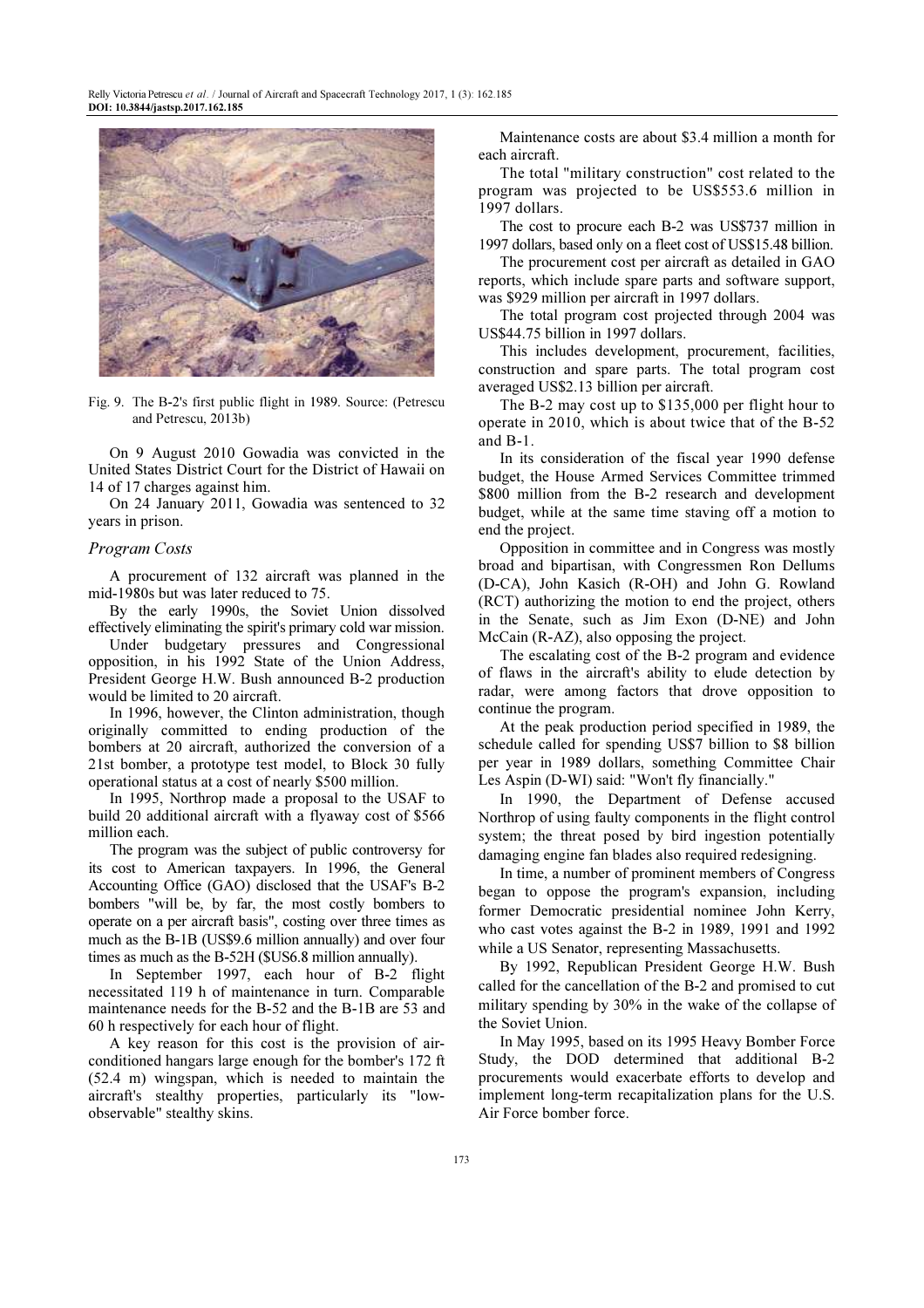Relly Victoria Petrescu *et al.* / Journal of Aircraft and Spacecraft Technology 2017, 1 (3): 162.185 DOI: 10.3844/jastsp.2017.162.185

In October 1995, former Chief of Staff of the United States Air Force, General Mike Ryan and former Chairman of the Joint Chiefs of Staff, General John Shalikashvili, strongly recommended against Congressional action to fund the purchase of any additional B-2s, arguing that to do so would require unacceptable cuts in existing conventional and nuclearcapable aircraft and that the military had greater priorities in spending a limited budget.

Some B-2 advocates argued that procuring twenty additional aircraft would save money because B-2s would be able to deeply penetrate anti-aircraft defenses and use low-cost, short-range attack weapons rather than expensive standoff weapons.

However, in 1995, the Congressional Budget Office (CBO) and its Director of National Security Analysis, found that additional B-2s would reduce the cost of expended munitions by less than US\$2 billion in 1995 dollars during the first two weeks of a conflict, in which the Air Force predicted bombers would make their greatest contribution; a small fraction of the US\$26.8 billion (in 1995 dollars) life cycle cost that the CBO projected an additional 20 B-2s would cost.

In 1997, as Ranking Member of the House Armed Services Committee and National Security Committee, Congressman Ron Dellums (D-CA), a long-time opponent of the bomber, cited five independent studies and offered an amendment to that year's defense authorization bill to cap production of the bombers to the existing 21 aircraft.

The amendment was narrowly defeated. Nonetheless, Congress did not approve funding for the purchase of any additional B-2 bombers.

#### Further Developments

A number of upgrade packages have been applied to the B-2. In July 2008, the B-2's onboard computing architecture was extensively redesigned, it now incorporates a new Integrated Processing Unit (IPU) that communicates with systems throughout the aircraft via a newly-installed fiber optic network.

A new version of the operational flight program software was also developed, the legacy code was converted from the JOVIAL programming language used beforehand to C.

Updates were also made to the weapon control systems to enable strikes upon non-static targets, such as moving ground vehicles (Fig. 10).

On 29 December 2008, Air Force officials awarded a US\$468 million contract to Northrop Grumman to modernize the B-2 fleet's radars.

Changing the radar's frequency was required as the US Department of Commerce has sold that radio spectrum to another operator.

In July 2009, it was reported that the B-2 had successfully passed a major USAF audit.



Fig. 10. B-2 Source: (Petrescu and Petrescu, 2013b)

In 2010, it was made public that the Air Force Research Laboratory had developed a new material to be used on the part of the wing trailing edge subject to engine exhaust, replacing existing material that quickly degraded.

In July 2010, political analyst Rebecca Grant speculated that when the B-2 becomes unable to reliably penetrate enemy defenses, the Lockheed Martin F-35 Lightning II may take on its strike/interdiction mission, carrying B61 nuclear bomb as a tactical bomber.

However, in March 2012, the Pentagon announced a \$2 billion, 10 year-long modernization of the B-2 fleet was to begin, these upgrades would be mainly focused on replacing outdated avionics and equipment.

It was reported in 2011 that the Pentagon was evaluating an unmanned stealth bomber, characterized as a "mini-B-2", as a potential replacement in the near future.

In 2012, Air Force Chief of Staff General Norton Schwartz stated the B-2's 1980s-era stealth would make it less survivable in future contested airspaces, so the USAF is to proceed with the Next-Generation Bomber despite overall budget cuts.

The Next-Generation Bomber was estimated, in 2012, to have a projected overall cost of \$55 billion.

# Design

The B-2 Spirit was developed to take over the USAF's vital penetration missions, able to travel deep into enemy territory to deploy their ordnance, which could include nuclear weapons.

The B-2 is a flying wing aircraft, meaning it has no fuselage or tail.

The blending of low-observable technologies with high aerodynamic efficiency and large payload gives the B-2 significant advantages over previous bombers.

Low observability provides a greater freedom of action at high altitudes, thus increasing both range and field of view for onboard sensors.

The U.S. Air Force reports its range as approximately 6,000 nautical miles (6,900 mi; 11,000 km).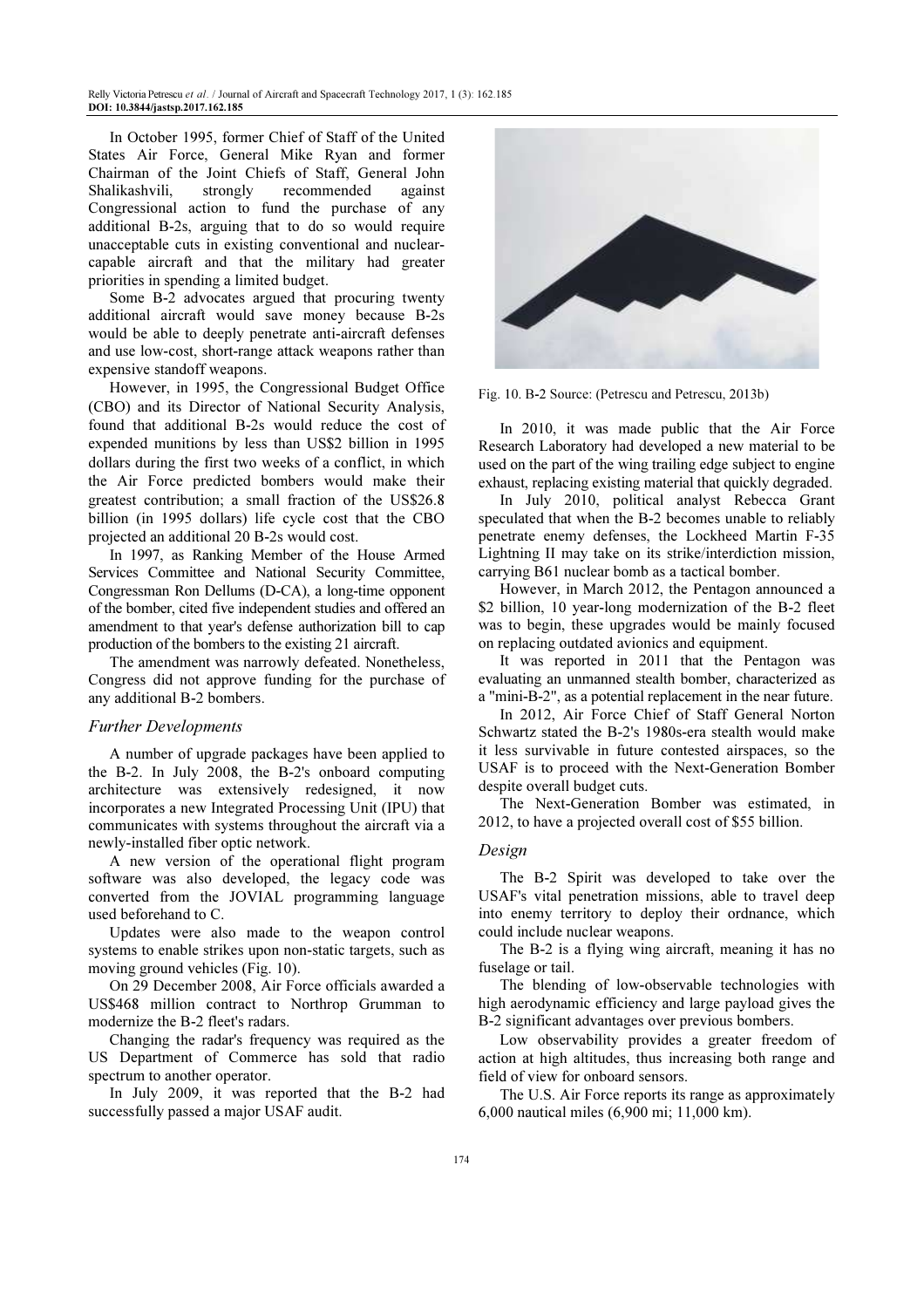Due to the aircraft's complex flight characteristics and design requirements to maintain very low visibility to multiple means of detection, both the development and construction of the B-2 required the pioneering use of computer-aided design and manufacturing technologies (Fig. 11).

Northrop Grumman is the B-2's prime contractor; other contributing subcontractors include Boeing, Raytheon (formerly Hughes Aircraft), G.E. and Vought Aircraft.

The B-2 bears a resemblance to earlier Northrop aircraft, the YB-35 and YB-49 were both flying wing bombers that had been canceled in development in the early 1950s; allegedly for political reasons.

The B-2 has a crew of two: A pilot in the left seat and mission commander in the right; the B-2 has provisions for a third crew member if needed.

For comparison, the B-1B has a crew of four and the B-52 has a crew of five.

The B-2 is highly automated and, unlike most twoseat aircraft, one crew member can sleep, use a toilet or prepare a hot meal while the other monitors the aircraft; extensive sleep cycle and fatigue research was conducted to improve crew performance on long sorties.

#### Armaments and Equipment

The B-2, in the envisaged Cold War scenario, was to perform deep-penetrating nuclear strike missions, making use of its stealthy capabilities to avoid detection and interception throughout missions.

There are two internal bomb bays in which munitions are stored either on a rotary launcher or two bomb-racks; the carriage of the weapons loadout internally results in less radar visibility than externally mounting of munitions.

Nuclear ordnance includes the B61 and B83 nuclear bombs; the AGM-129 ACM cruise missile was also intended for use on the B-2 platform.

It was decided, in light of the dissolution of the Soviet Union, to equip the B-2 for convention precision attacks as well as for the strategic role of nuclear strike.

The B-2 features a sophisticated GPS-Aided Targeting System (GATS) that uses the aircraft's APQ-181 synthetic aperture radar to map out targets prior to deployment of GPS-aided bombs (GAMs), later superseded by the Joint Direct Attack Munition (JDAM).

In the B-2's original configuration, up to 16 GAMs or JDAMs could be deployed; an upgrade program in 2004 raised the maximum carriable capacity to 80 JDAMs.

The B-2 has various conventional weapons in its arsenal, able to equip Mark 82 and Mark 84 bombs, CBU-87 Combined Effects Munitions, GATOR mines and the CBU-97 Sensor Fuzed Weapon.



Fig. 11. Side view of a B-2 Spirit Source: (Petrescu and Petrescu, 2013b)

In July 2009, Northrop Grumman reported the B-2 was compatible with the equipment necessary to deploy the 30,000 lb (14,000 kg) Massive Ordnance Penetrator (MOP), which is intended to attack reinforced bunkers; up to two MOPs could be equipped in the B-2's bomb bays, the B-2 is the only platform compatible with the MOP as of 2012.

As of 2011, the AGM-158 JASSM cruise missile is an upcoming standoff munition to be deployed on the B-2 and other platforms (Fig. 12) (Petrescu and Petrescu, 2009; 2011; 2012; 2013a; 2013b; 2013c).

# Systems

In order to make the B-2 more effective than any previous bomber, it has integrated many advanced and modern avionics systems into its design, these have been modified and improved in light of the switch to conventional warfare missions.

The B-2 features the low probability of intercept AN/APQ-181 multi-mode radar, a fully digital navigation system that is integrated with terrain following radar and Global Positioning System (GPS) guidance and a Defensive Management System (DMS) to inform the flight crew against possible threats.

The onboard DMS is capable of automatically assessing the detection capabilities of identified threats and indicated targets (Fig. 13).

For safety and fault detection purposes, an onboard test system is interlinked with the majority of avionics on the B-2 to continuously monitor the performance and status of thousands of components and consumables (Petrescu and Petrescu, 2009; 2011; 2012; 2013a; 2013b; 2013c).

It also provides Post-mission servicing instructions for ground crews.

In 2008, many of the standalone distributed computers on board the B-2, including the primary flight management computer, were being replaced by a single integrated system.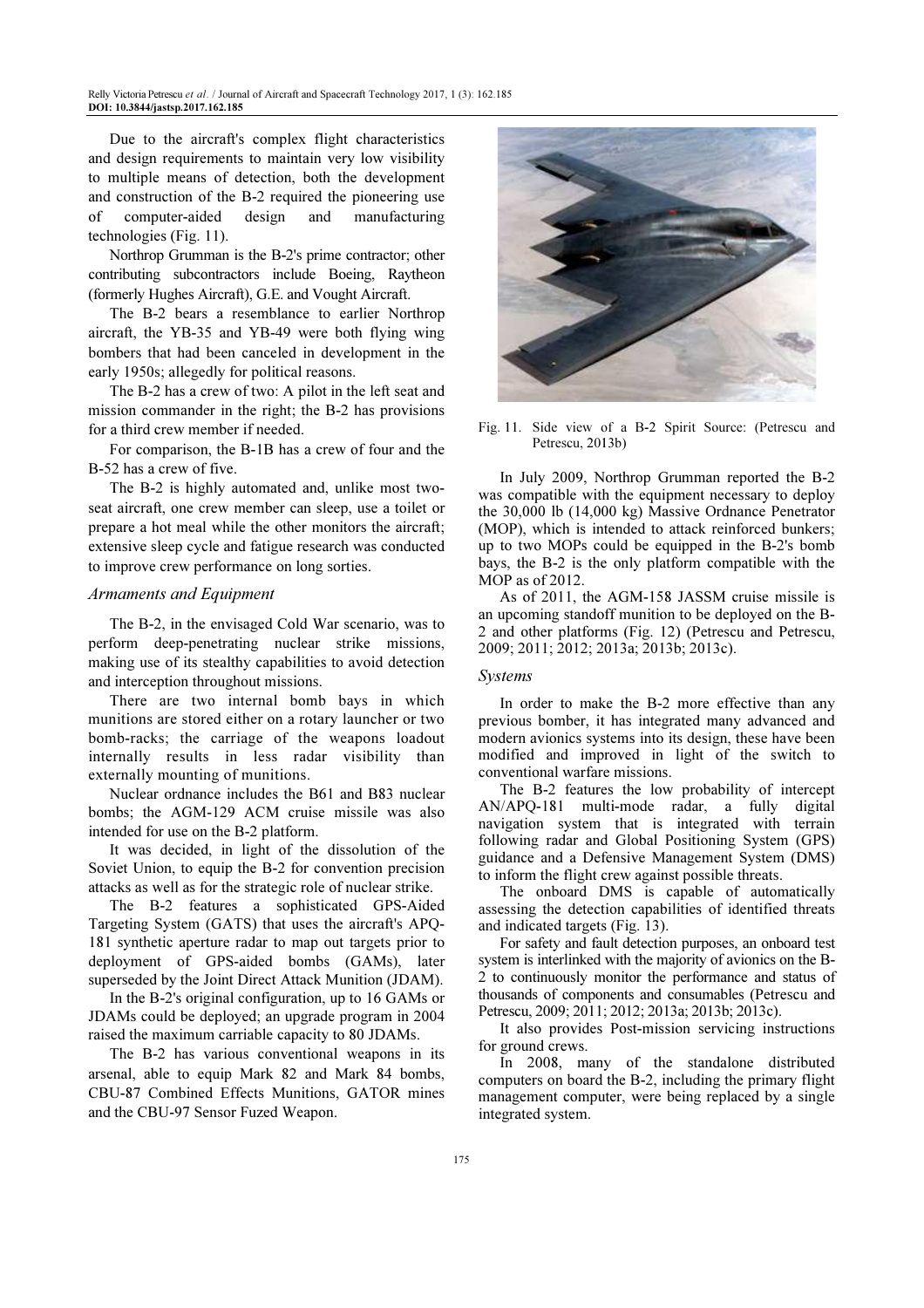

Fig. 12. A 2000 lb BDU-56 bomb is being loaded onto a bomb bays rotary launcher, 2004 Source: (Petrescu and Petrescu, 2013b)



Fig. 13. An Air Force maintenance crew services a B-2 at Andersen AFB, Guam, 2004 Source: (Petrescu and Petrescu, 2013b)

In addition to periodic software upgrades and the introduction of new radar-absorbent materials across the fleet, the B-2 has had several major upgrades to its avionics and combat systems.

For battlefield communications, both Link-16 and a high-frequency satellite link have been installed, compatibility with various new munitions has been undertaken and the AN/APQ-181 radar's operational frequency was shifted in order to avoid interference with other operator's equipment.

The upgraded radar features entirely replaced arrays by those of a newer design, the AN/APQ-181 is now an Active Electronically Scanned Array (AESA) radar.

In order to address the inherent flight instability of a flying wing aircraft, the B-2 uses a complex quadruplex computer-controlled fly-by-wire flight control system, that can automatically manipulate flight surfaces and settings without direct pilot inputs in order to maintain aircraft stability.

The flight computer receives information on external conditions such as the aircraft's current airspeed and angle of attack via pitot-static sensing plates, as opposed to traditional pitot tubes which would negatively affect the aircraft's stealth capabilities.

The flight actuation system incorporates both hydraulic and electrical servo actuated components, it was designed with a high level of redundancy and fault diagnostic capabilities.

Northrop had investigated several means of applying directional control that would least infringe on the aircraft's radar profile, eventually settle on a combination of split brake-rudders and differential thrust.

Engine thrust became a key element of the B-2's aerodynamic design process early on; thrust not only affects drag and lift but pitching and rolling motions as well.

Four pairs of control surfaces are located along the wing's trailing edge; while most surfaces are used throughout the aircraft's flight envelope, the inner elevons are normally only in use at slow speeds, such as landing (Petrescu and Petrescu, 2009; 2011; 2012; 2013a; 2013b; 2013c).

To avoid potential contact damage during takeoff and to provide a nose-down pitching attitude, all of the elevons remain drooped during takeoff until a high enough airspeed has been attained.

# **Stealth**

The B-2's low-observable, or "stealth", characteristics enable the safe penetration of sophisticated anti-aircraft defenses and to attack even heavily defended targets.

This stealth comes from a combination of reduced acoustic, infrared, visual and radar signatures to evade the various detection systems that could be used to detect and be used to direct attacks against an aircraft.

The majority of the B-2 is made out of a carbongraphic composite material that is stronger than steel and lighter than aluminum, perhaps most crucially it also absorbs a significant amount of radar energy. Reportedly, the B-2 Spirit has a radar signature of about 0.1 m<sup>2</sup>.

In contrast to the flat surfaces of the earlier F-117 Nighthawk, the B-2 is composed of many curved and rounded surfaces across its exposed airframe to deflect radar beams, additional reduction in its radar signature was achieved by the use of various Radar-Absorbent Materials (RAM) to absorb and neutralize radar beams.

The B-2's clean, low-drag flying wing configuration not only gave it exceptional range but was also beneficial to reducing its radar profile as well.

Another design feature is the placement of the engines, which are buried within the wing to conceal the engines' fans and minimize the thermal visibility of the exhaust.

The original design had tanks for a contrail-inhibiting chemical, but this was replaced in production aircraft by a contrail sensor that alerts the crew as to when they should change altitude.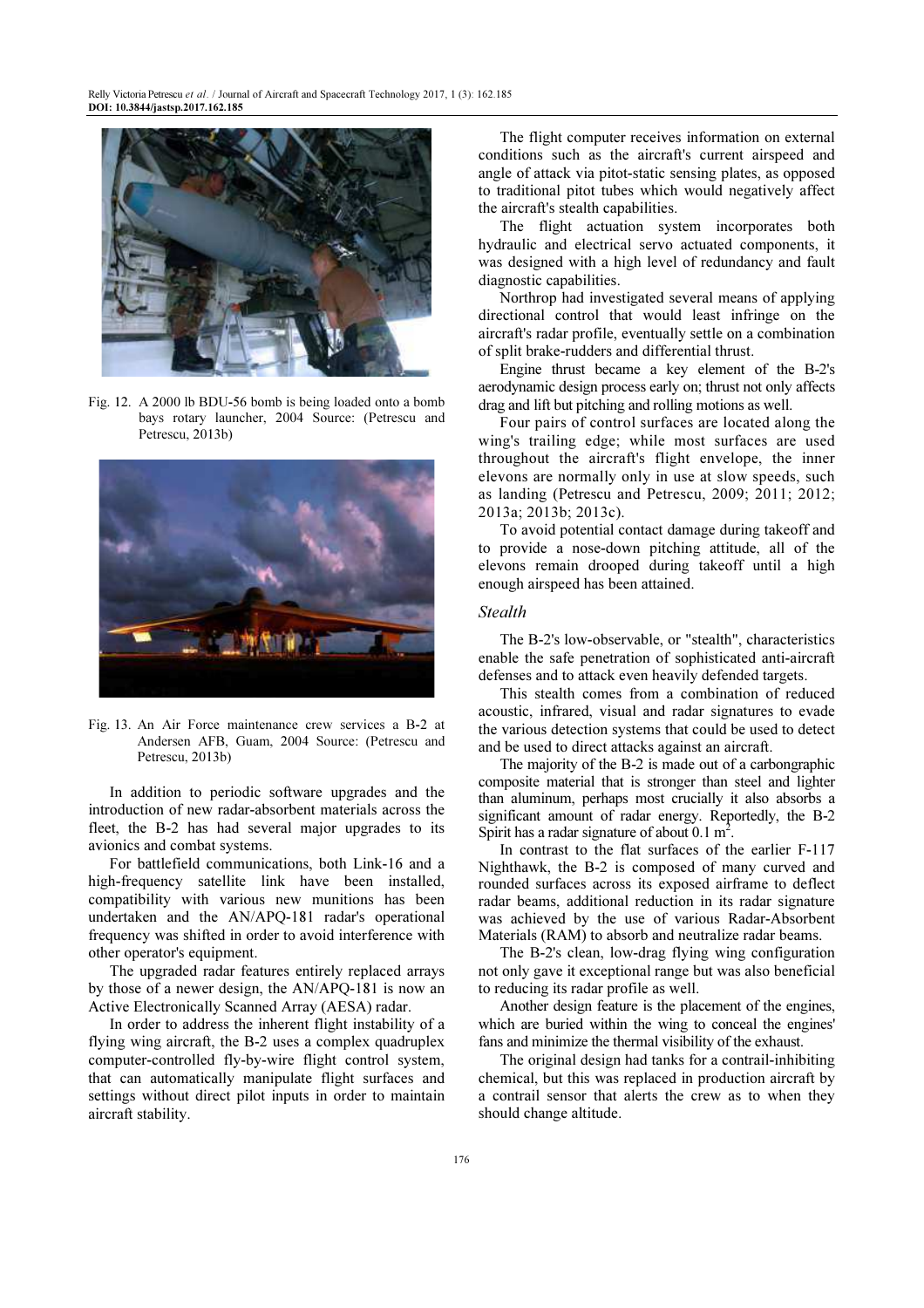To reduce optical visibility during daylight operations, the B-2 is painted in an anti-reflective paint.

Innovations such as Alternate High-Frequency Material (AHFM) and automated material application methods were also incorporated into the aircraft to enhance its radar-absorbent properties and lower maintenance requirements (Aversa et al., 2016a; 2016b; 2016c; 2016d; 2016e; 2016f; 2016g; 2016h; 2016i; 2016j; 2016k; 2016l; 2016m; 2016n; 2016o; 2017a; 2017b; 2017c; 2017d; 2017e; Mirsayar et al., 2017).

In early 2004, Northrop Grumman began applying a newly-developed AHFM to operational B-2s.

In order to protect the operational integrity of its sophisticated radar absorbent material and coatings, each B-2 is kept inside a climate-controlled hangar large enough to accommodate its 172-foot (52 m) wingspan (Fig. 14).

#### Operational History

The first operational aircraft, christened Spirit of Missouri, was delivered to Whiteman Air Force Base, Missouri, where the fleet is based, on 17 December 1993. The B-2 reached Initial Operational Capability (IOC) on 1 January 1997.

Depot maintenance for the B-2 is accomplished by U.S. Air Force contractor support and managed at Oklahoma City Air Logistics Center at Tinker Air Force Base. Originally designed to deliver nuclear weapons, modern usage has shifted towards a flexible role with conventional and nuclear capability.

The B-2's combat debut was in 1999, during the Kosovo War. It was responsible for destroying 33% of selected Serbian bombing targets in the first eight weeks of U.S. involvement in the War. During this war, B-2s flew non-stop to Kosovo from their home base in Missouri and back. The B-2 was the first aircraft to deploy GPS satellite-guided JDAM "smart bombs" in combat use in Kosovo. The use of JDAMs and precisionguided munitions effectively replaced the controversial tactic of carpet-bombing, which had been harshly criticized due to it causing indiscriminate civilian casualties in prior conflicts, such as the 1991 Gulf War. On 7 May 1999, a B-2 accidentally deployed five JDAMs in a target building that was actually the Chinese Embassy, killing much staff.

The B-2 saw service in Afghanistan, striking ground targets in support of Operation Enduring Freedom. With aerial refueling support, the B-2 flew one of its longest missions to date from Whiteman Air Force Base, Missouri to Afghanistan and back (Fig. 15).

The B-2's combat use preceded a U.S. Air Force declaration of "full operational capability" in December 2003.

The Pentagon's Operational Test and Evaluation 2003 Annual Report noted that the B-2's serviceability for the fiscal year 2003 was still inadequate, mainly due to the maintainability of the B-2's low observable coatings.



Fig. 14. The B-2's engines are buried within its wing to conceal the engines' fans and minimize their exhaust signature. Source: (Petrescu and Petrescu, 2013b)



Fig. 15. A B-2 during aerial refueling which extends its range past 6,000 nautical miles (6,900 mi; 11,000 km) for intercontinental sorties. Source: (Petrescu and Petrescu, 2013b)

The evaluation also noted that the Defensive Avionics suite also had shortcomings with "pop-up threats".

During the Iraq War (Operation Iraqi Freedom), B-2s operated from Diego Garcia and an undisclosed "forward operating location".

Other sorties in Iraq have launched from Whiteman AFB. This resulted in missions lasting over 30 h and one mission of over 50 h. "Forward operating locations" have been previously designated as Andersen Air Force Base in Guam and RAF Fairford in the UK, where new climate controlled hangars have been constructed.

B-2s have conducted 27 sorties from Whiteman AFB and 22 sorties from a forward operating location, releasing more than 1.5 million pounds of munitions, including 583 JDAM "smart bombs" in 2003.

In response to organizational issues and high-profile mistakes made within the Air Force; all of the B-2s, along with the nuclear-capable B-52s and the Air Force's Intercontinental Ballistic Missiles (ICBMs) were transferred to the newly-formed Air Force Global Strike Command on 1 February 2010.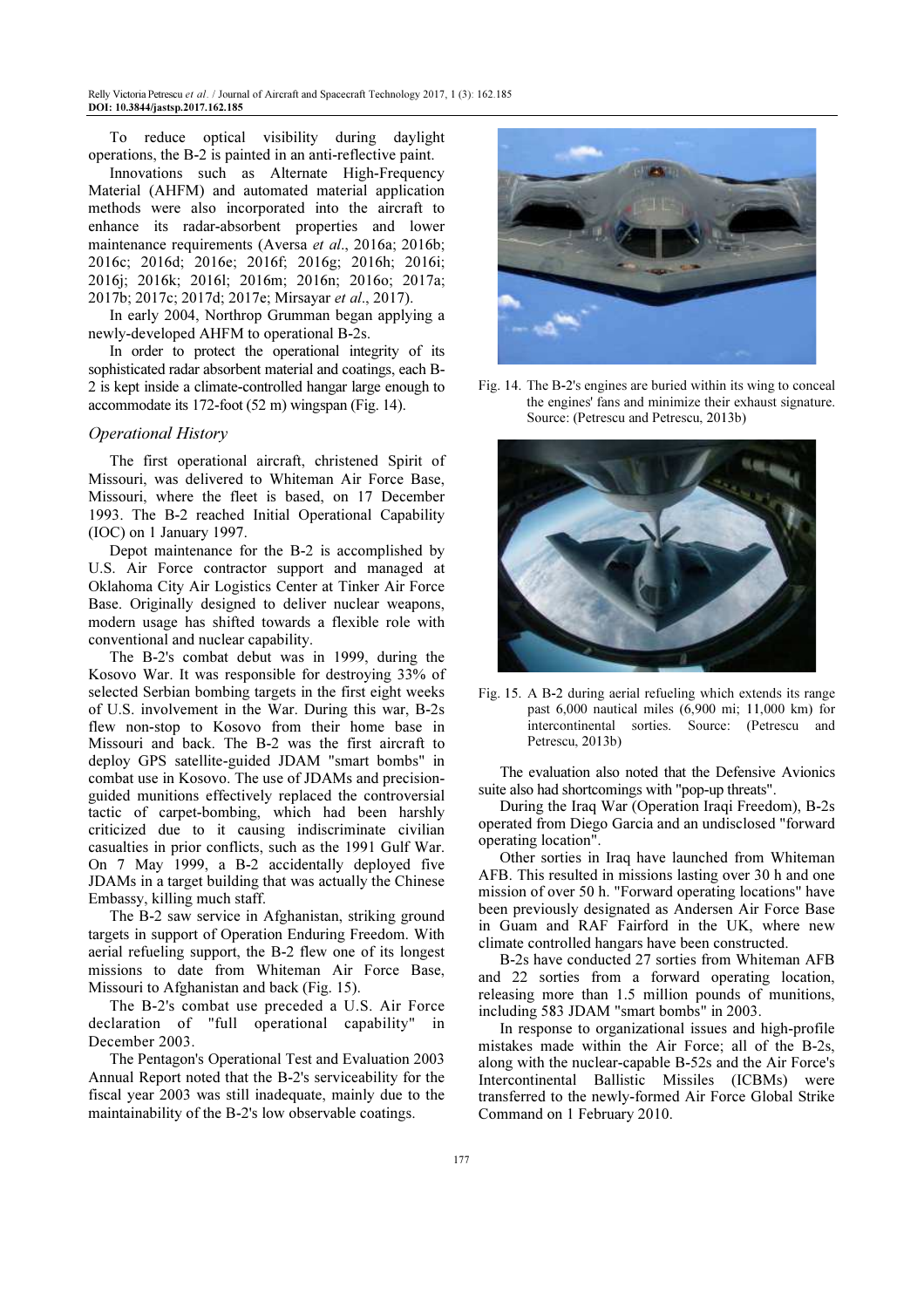In March 2011, B-2s were the first US aircraft into action in Operation Odyssey Dawn, the UN mandated enforcement of the Libyan no-fly zone.

Three B-2s dropped 40 bombs on a Libyan airfield in support of the UN no-fly zone (Fig. 16).

The B-2s flew directly from the US mainland, being refueled by allied tanker aircraft twice on the inbound journey and twice again on the way back across the Atlantic.

In August 2011, The New Yorker reported that prior to the May 2011 US special forces raid in Abbottabad, Pakistan that resulted in the Death of Osama bin Laden, US officials had considered an airstrike by one or more B-2s as an alternative; an airstrike was rejected due to concerns of damage to surrounding civilian buildings.

No operational B-2s have been retired by the Air Force to be put on display. However, B-2s have made periodic appearances on ground display at various air shows.

B-2 test article (s/n AT-1000), the second of two built without engines or instruments for static testing, was placed on display in 2004 at the National Museum of the United States Air Force near Dayton, Ohio.

The test article passed all structural testing requirements before the airframe failed.

The Museum's restoration team spent over a year reassembling the fractured airframe.

The display airframe is marked to resemble the spirit of Ohio (S/N 82-1070), the B-2 used to test the design's ability to withstand extreme heat and cold. The exhibit features the actual Spirit of Ohio nose wheel door, with its distinctive Fire and Ice artwork, which was painted and signed by the technicians who performed the temperature testing.

The restored test aircraft is on display in the museum's "Cold War Gallery" (Fig. 17).

From 1989 to 2004, the South Dakota Air and Space Museum located on the grounds of Ellsworth Air Force Base displayed the 10-short-ton (9-metric-ton) "Honda-Stealth", a 60% scale mock-up of a stealthy bomber which had been built by North American Honda in 1988 for an advertising campaign.

Although not an actual replica of a B-2, the mock-up was close enough to the B-2's design to arouse suspicion that Honda had intercepted classified, top secret information, as the B-2 project was still officially classified in 1988.

Honda donated the model to the museum in 1989, on condition that the model is destroyed if it was ever replaced with a different example. In 2005, when the museum received a B-1 Lancer for display (Ellsworth being a B-1 base), the museum destroyed the mock-up:

- General characteristics
- Crew: 2
- Length: 69 ft (21.0 m)
- Wingspan: 172 ft (52.4 m)
- Height: 17 ft (5.18 m)
- Wing area: 5,140 ft² (478 m²)
- Empty weight: 158,000 lb (71,700 kg)
- Loaded weight: 336,500 lb (152,200 kg)
- Max. takeoff weight: 376,000 lb (170,600 kg)
- Power plant: 4×General Electric F118-GE-100 non after burning turbofans, 17,300 lbf (77 kN) each
- Fuel capacity:  $167,000$  pounds  $(75, 750 \text{ kg})$ performance
- Maximum speed: Mach 0.95 (550 knots, 630 mph, 1,010 km/h) at 40,000 ft altitude/Mach 0.95 at sea level [118]
- Cruise speed: Mach 0.85[58] (487 knots, 560 mph,
- 900 km/h) at  $40,000$  ft altitude
- Range: 6,000 nmi (11,100 km (6,900 mi))
- Service ceiling:  $50,000$  ft  $(15,200 \text{ m})$
- Wing loading:  $67.3$  lb/ft<sup>2</sup> (329 kg/m<sup>2</sup>)
- Thrust/weight: 0.205
- Armament
- 2 internal bays for  $50,000$  lb  $(23,000 \text{ kg})$
- 80 $\times$  500 lb class bombs (Mk-82) mounted on Bomb
- Rack Assembly (BRA)
- $\bullet$  36 × 750 lb CBU class bombs on BRA
- $16 \times 2000$  lb class weapons (Mk-84, JDAM-84,
- JDAM-109) mounted on Rotary Launcher Assembly
- $(RLA)$  16× B61 or B83 nuclear weapons on RLA (Fig. 18)

The U.S. Air Force's B-2 stealth bomber is the flagship of the nation's long-range strike arsenal and one of the most survivable aircraft in the world. Its unique capabilities, including its stealth characteristics, allow it to penetrate the most sophisticated defenses and hold at risk high value, heavily defended enemy targets.

The B-2 has demonstrated its capabilities in several combat scenarios, most recently during Operation Iraqi Freedom.

The B-2 is the only U.S. aircraft that combines long range, large payload and stealth in a single platform, giving it the ability to project air power anywhere in the world.

It can fly more than 6,000 nautical miles unrefueled and more than 10,000 nautical miles with just one aerial refueling. With its ability to carry more than 20 tons of conventional and nuclear ordnance and deliver it precisely under any weather conditions, the B-2 also has the ability to change the outcome of a conflict with a single mission.

Northrop Grumman, the B-2 prime contractor, leads an industry team that is working with the Air Force to modernize the B-2 to ensure that it remains fully mission capable against evolving worldwide threats.

A range of upgrade programs are improving the B-2's lethality; its ability to collect, process and disseminate battlefield information with joint force commanders or other local first responders worldwide; and its ability to receive updated target information during a mission.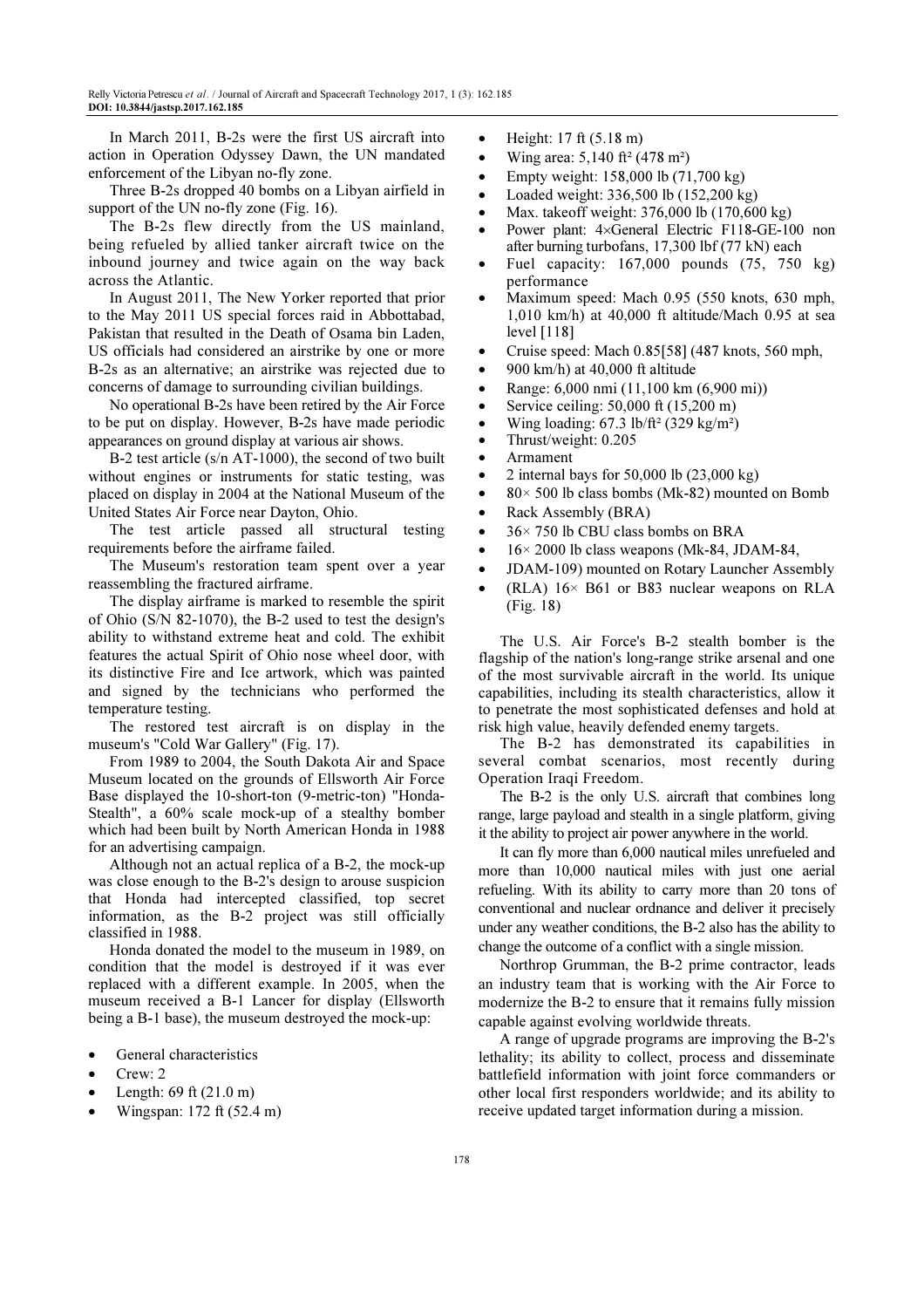

Fig. 16. In a 1994 live fire exercise near Point Mugu, California, a B-2 drops 47 500 lb (230 kg) class Mark 82 bombs, which is more than half of a B-2's total ordnance payload. Source: (Petrescu and Petrescu, 2013b)



Fig. 17. A B-2 Spirit on display at the National Museum of the United States Air Force. Source: (Petrescu and Petrescu, 2013b)



Fig. 18. A B-2 in formation flight with 8 US Navy McDonnell Douglas F/A-18 Hornets. Source: (Petrescu and Petrescu, 2013b)

Twenty-one aircraft were built in the original B-2 fleet. Today, the fleet consists of 20 aircraft, following the loss, in February 2008, of the Spirit of Kansas, which crashed while taking off from Andersen Air Force Base, Guam, the first such incident in the B-2's 19 years of operation. Since 1989, B-2 aircraft have flown more than 14,000 sorties and accumulated more than 75,000 flying hours without incident, an unprecedented safety record.

Nineteen B-2s are currently based at Whiteman Air Force Base, Mo., home of the 509th Bomb Wing, while one aircraft is assigned to flight testing at Edwards AFB, Calif. to validate software and weapon systems upgrades.

The B-2 Spirit is a multi-role bomber capable of delivering both conventional and nuclear munitions.

A dramatic leap forward in technology, the bomber represents a major milestone in the U.S. bomber modernization program.

The B-2 brings massive firepower to bear, in a short time, anywhere on the globe through previously impenetrable defenses.

Along with the B-52 and B-1B, the B-2 provides the penetrating flexibility and effectiveness inherent in manned bombers. Its low-observable, or "stealth," characteristics give it the unique ability to penetrate an enemy's most sophisticated defenses and threaten its most valued and heavily defended, targets. It's its capability to penetrate air defenses and threaten effective retaliation provide a strong, effective deterrent and combat force well into the 21st century.

The revolutionary blending of low-observable technologies with high aerodynamic efficiency and large payload gives the B-2 important advantages over existing bombers.

Its low-observe ability provides it greater freedom of action at high altitudes, thus increasing its range and a better field of view for the aircraft's sensors. Its unrefueled range is approximately 6,000 nautical miles (9,600 km).

The B-2's low observability is derived from a combination of reduced infrared, acoustic, electromagnetic, visual and radar signatures. These signatures make it difficult for the sophisticated defensive systems to detect, track and engage the B-2.

Many aspects of the low-observability process remain classified; however, the B-2's composite materials, special coatings and flying-wing design all contribute to its "stealthiness."

The B-2 has a crew of two pilots, an aircraft commander in the left seat and mission commander in the right, compared to the B-1B's crew of four and the B-52's crew of five. The first B-2 was publicly displayed on Nov. 22, 1988, when it was rolled out of its hangar at Air Force Plant 42, Palmdale, Calif. Its first flight was July 17, 1989.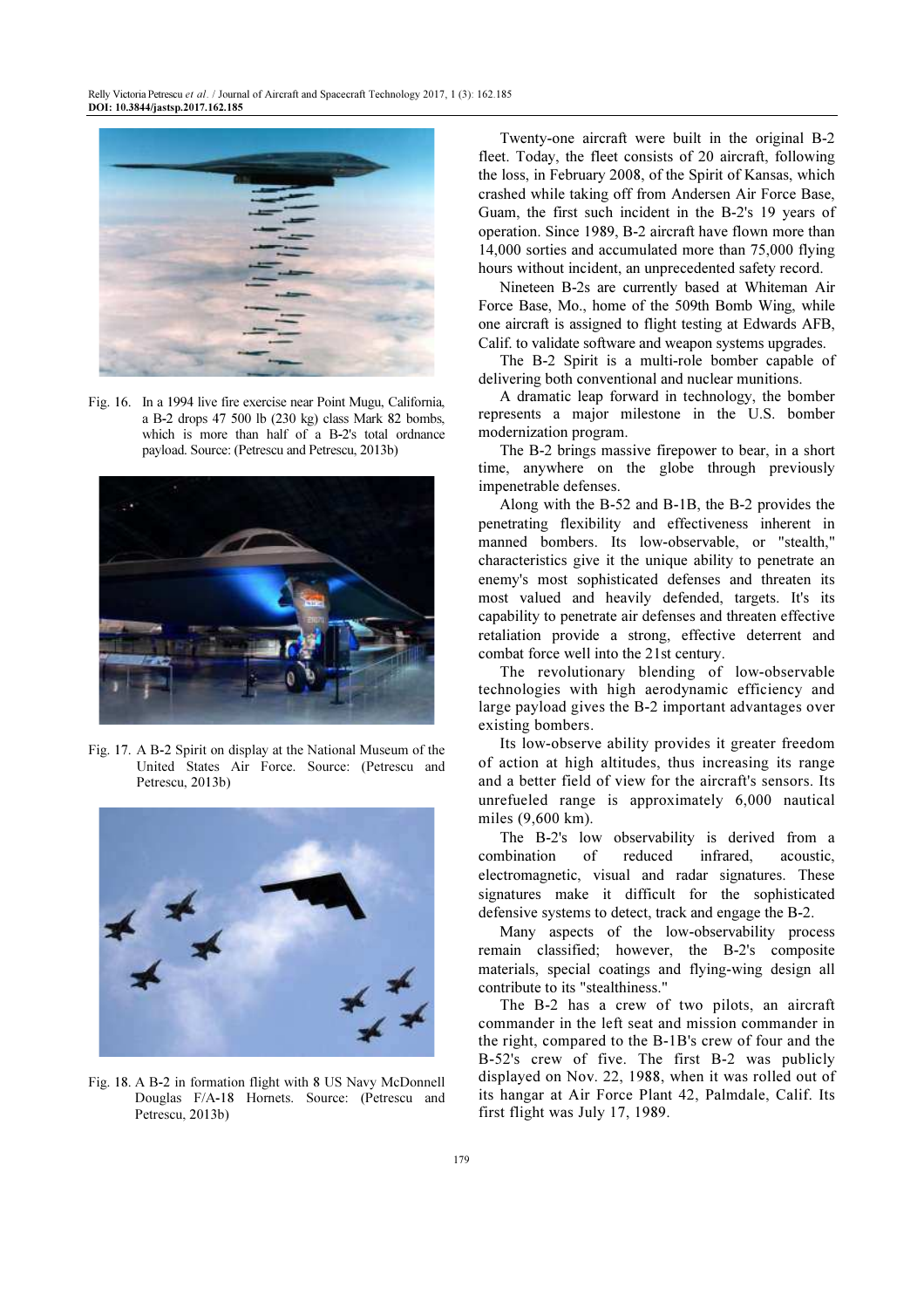The B-2 Combined Test Force, Air Force Flight Test Center, Edwards AFB, Calif., is responsible for flight testing the Engineering, Manufacturing and Development aircraft as they are produced.

Five of the six developmental aircraft delivered to Edwards are still involved in continuing flight testing. The first test aircraft is currently kept in flyable storage. Whiteman AFB, Mo., is the B-2's only operational base.

The first aircraft, Spirit of Missouri, was delivered Dec. 17, 1993. Primary maintenance responsibility for the B-2 is divided between Oklahoma City Air Logistics Center at Tinker AFB, Okla. for avionics software (contractor); Ogden Air Logistics Center, Hill AFB, Utah for landing gear and trainers (contractor); and the Northrop-Grumman facility at Air Force Plant 42 at Palmdale for periodic depot maintenance.

The prime contractor, responsible for overall system design and integration, is Northrop Grumman's B-2 Division. Boeing Military Airplanes Co., Vought Aircraft Co., Hughes Radar Systems Group and General Electric Aircraft Engine Group are key members of the aircraft contractor team. Another major contractor, responsible for aircrew training devices (weapon system trainer and mission trainer) is Hughes Training Inc. (HTI) - Link Division, formerly known as C.A.E. – Link Flight Simulation Corp. Northrop-Grumman and its major subcontractor HTI, excluding Link Division, is responsible for developing and integrating all aircrew and maintenance training programs.

# B-2 Spirit at the 2005 Edwards AFB Air Show

It was disappointing when we heard over the radio scanner on Saturday that the B-2 Spirit display had been canceled because of mechanical problems, especially since I'd heard that the Edwards show is one of the very few places where it's possible to see the B-2 banking at close range.

To be honest, we'd been hearing its engines behind us for quite some time and we could see people working on it, so it didn't come as a total surprise when the cancellation came through.

However, shortly afterward there was the B-2 taxying out for its performance and it turns out that the only problem had been a broken motor shaft for the crew entry ladder! In this photo, not only can you see the "stealth bomber", but on the other side of the field in the static display area you can see the F-117 "stealth fighter", which really should be the A-117 "stealth strike plane", especially now that a true stealth fighter in the form of the F-22 Raptor is in service (Fig. 19).

Here's the extraordinary beast on its takeoff run; with no vertical tail it looks completely other-worldly, but it actually flies much like any other more conventional aircraft.

This one is called "The Spirit of New York" and is based here at Edwards rather than at Whiteman Airforce base in Missouri, which is the only operational base for them in the continental United States.

You can see that they've put the Edwards "ED" tail code on the landing gear door since there's no tail to put it on (Fig. 20)!

The unusual scoops on top of the engine pods are auxiliary air intakes which are needed to get extra air flow into the engines at low speeds.

They're rather similar to the auxiliary intakes on top of Russian fighters, but the purpose is different, the Russians using theirs to reduce the probability of damage from ingesting foreign objects on the runway during takeoff.

This particular aircraft is the only flight test B-2 and it's unusual in another way, too - the stenciling on the undercarriage doors was screwed up and so the letters lean the opposite way to all other B-2s (Fig. 21).

With no tail, the stealth bomber relies on the control surfaces along the rear of the wing to minimize sidetoside yawing motion; you can see one of those control surfaces deployed here (Fig. 22).

During a mission, these control surfaces would make the aircraft more visible to radar, so it's thought that yaw is then eliminated by the onboard computer systems applying differing thrusts from the engines on either side.

The funny looking "beaver tail" at the tail end of the aircraft is called the GLAS or "gust load alleviation surface", an on-board computer uses it to smooth out the ride when sensors at the front of the plane detect vertical gusts.

The four non-afterburning engines are buried within the wing. Apart from everything else, this makes the aircraft very quiet, it just whispers past you even at low altitude (Fig. 23).

Flying wings are very efficient aerodynamically, with much less drag than ordinary aircraft. The B-2 likes to get into the air and is a little reluctant to come down, so the crews actually put some effort into forcing the plane on a downward trajectory when landing, much like naval aviators flying onto aircraft carriers (Fig. 24).

This angle shows off the unusual air intakes, which are mounted far back on top of the wing and have an unusual angled shape, all in order to reduce the radar cross section of the plane.

Jet turbine compressor blades have a nasty tendency to "twinkle" on radar screens as they spin, so the air duct is "S" shaped so the blades aren't visible from any angle.

On the F-117 Nighthawk, the compressor blades are hidden by metal mesh at the front of the intakes, but this isn't an ideal solution since it impedes the airflow (Fig. 25).

There's no drag chute, but one of the B-2's design criteria was the ability to operate from any airfield useable by a 727 airliner, so the rudders are used as air brakes to slow the aircraft down (Fig. 26).

This design feature was also used on Northrop's earlier flying wing bombers and it's referred to as a "rudder on" or "deceleration" because the same panels which are deflected apart to decelerate the plane are also moved in tandem to act as rudders or ailerons.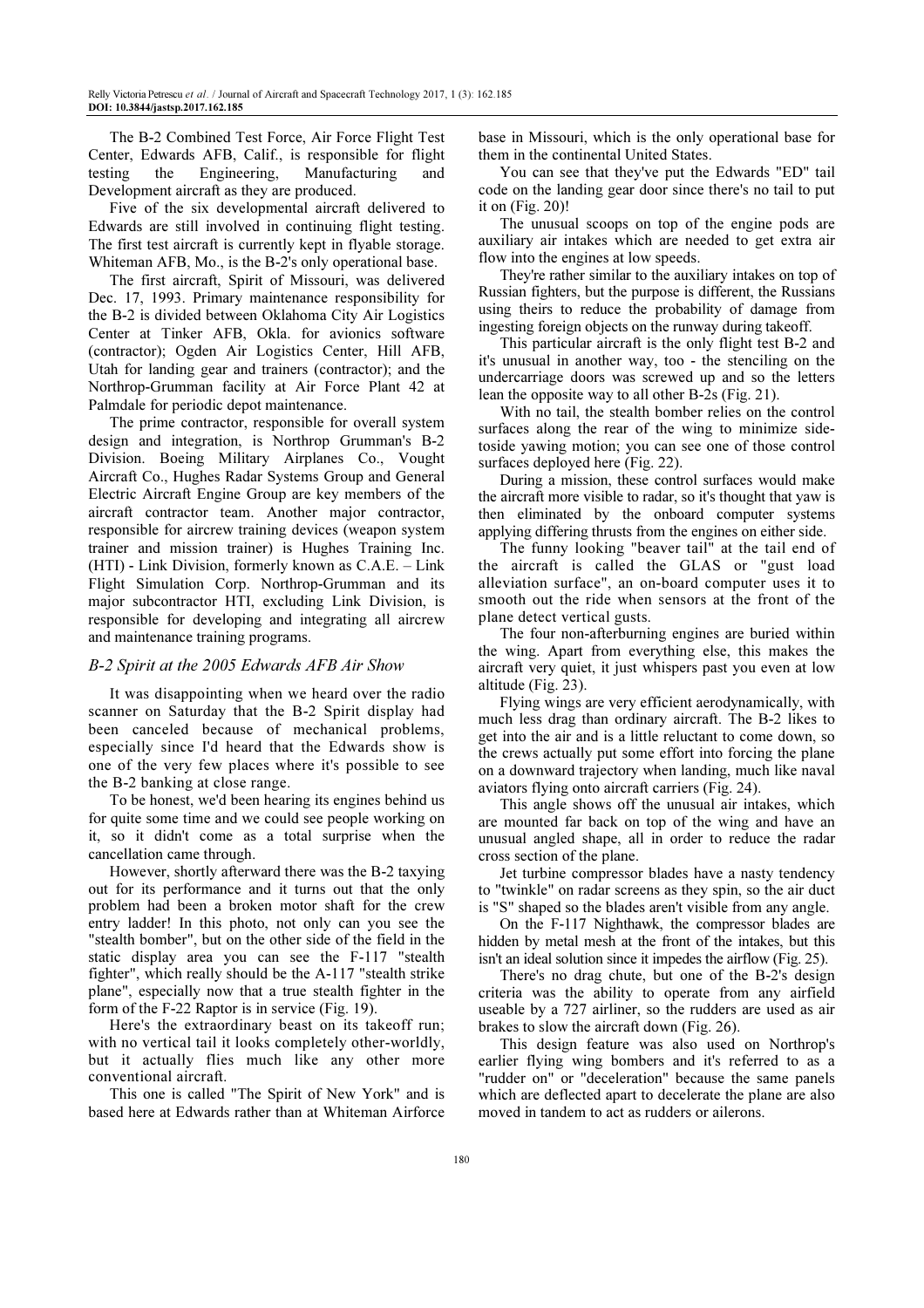Relly Victoria Petrescu et al. / Journal of Aircraft and Spacecraft Technology 2017, 1 (3): 162.185 DOI: 10.3844/jastsp.2017.162.185



Fig. 19. B-2 Spirit at the 2005 Edwards AFB Air Show. Source: (Petrescu and Petrescu, 2013b)



Fig. 20. The Spirit of New York". Source: (Petrescu and Petrescu, 2013b)



Fig. 21. The unusual scoops on top of the engine pods are auxiliary air intakes which are needed to get extra air flow into the engines at low speeds. Source: (Petrescu and Petrescu, 2013b)

As the 1960s progressed, the US Air Force was working to find a replacement for the Boeing B-52 Stratofortress.



Fig. 22. With no tail, the stealth bomber relies on the control surfaces along the rear of the wing to minimize sideto-side yawing motion. Source: (Petrescu and Petrescu, 2013b)



Fig. 23. The four non-afterburning engines are buried within the wing. Source: (Petrescu and Petrescu, 2013b)



Fig. 24. Flying wings are very efficient aerodynamically, with much less drag than ordinary aircraft. Source: (Petrescu and Petrescu, 2013b)

While still the service's primary nuclear bomber, the aircraft was also in use during the Vietnam War dropping conventional munitions.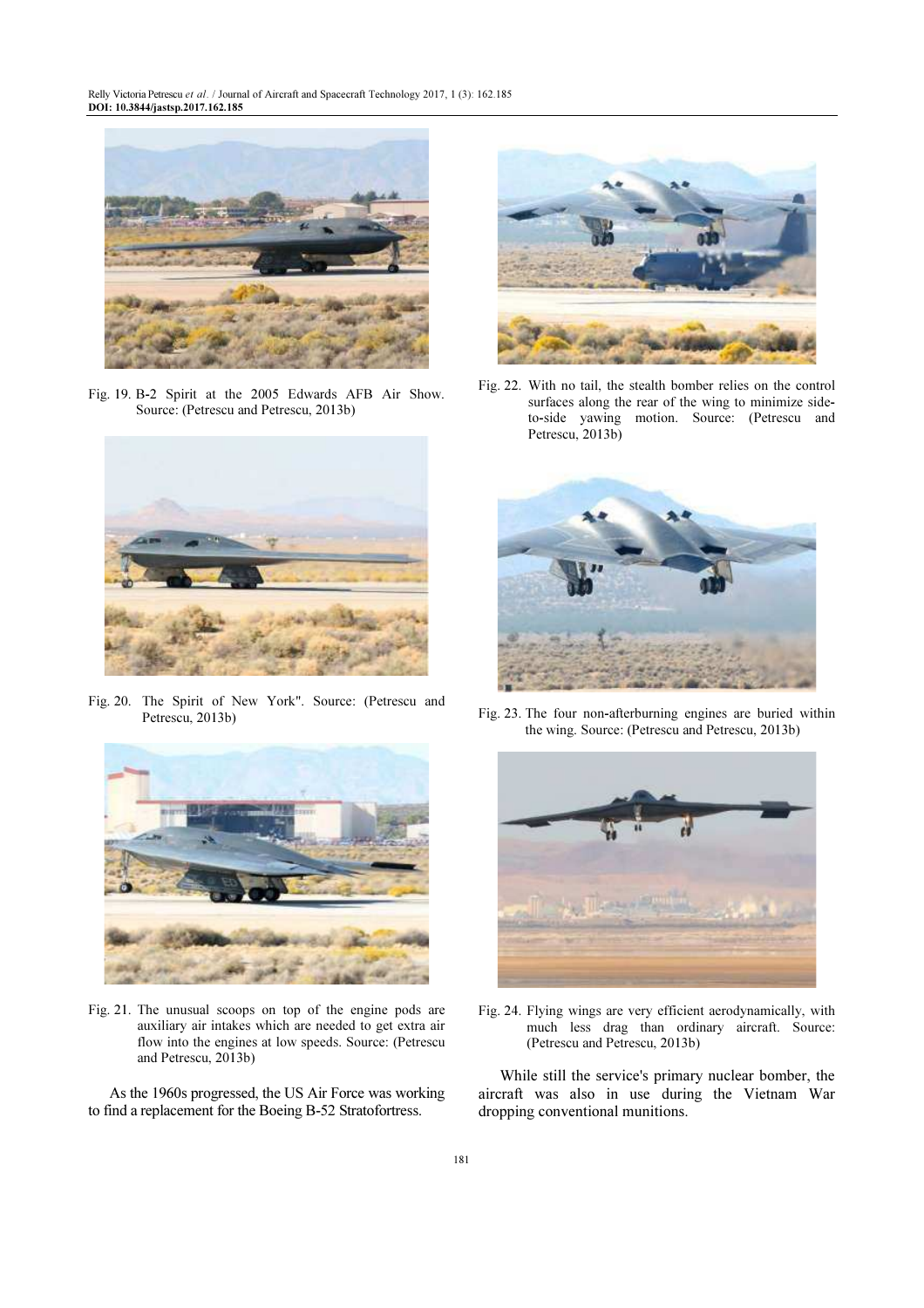

Fig. 25. This angle shows off the unusual air intakes, which are mounted far back on top of the wing and have an unusual angled shape, all in order to reduce the radar cross section of the plane. Source: (Petrescu and Petrescu, 2013b)



Fig. 26. There's no drag chute, but one of the B-2's design criteria was the ability to operate from any airfield useable by a 727 airliner, so the rudders are used as air brakes to slow the aircraft down. Source: (Petrescu and Petrescu, 2013b)

With the failure of the XB-70 Valkyrie project, emphasis shifted towards the aircraft that would become the Rockwell B-1 Lancer. As work moved forward on this project in the early 1970s, the Defense Advanced Research Projects Agency (DARPA), began requesting information regarding technologies that could deflect or absorb radar signals.

It was believed that if these technologies could be incorporated into an aircraft, it would be impervious to surface-to-air missiles and other radar-based methods of interception. Covertly approaching the aircraft industry in 1974, DARPA selected McDonnell Douglas and Northrop to push forward developing a "stealth" bomber project.

Also included in the discussions was Lockheed as the company had incorporated stealth features into its SR-71 Blackbird spy plane and was currently working

on the stealth fighter project that would produce the F-117 Nighthawk.

By 1976, Lockheed's stealth testing, as part of the Have Blue Project, led to the belief that a large stealth bomber could be created. Additional studies followed in 1978 and the following year the Advanced Technology Bomber (ATB) program was initiated.

A fully black project, ATB received proposals from combined teams at Lockheed-Rockwell and Northrop-Boeing. In creating ATB designs, both teams elected to utilize a flying wing configuration.

On October 20, 1981, the design from Northrop was selected and designated B-2 Spirit.

Flown by a crew of two, Northrop's design was powered by four General Electric F118-GE-100 engines which were situated deep within the B-2's wing to minimize their radar and infrared signatures. The B-2's minimal radar signature (approx. 0.1 square m) was achieved through the use of a variety of composite materials, special coatings and the aircraft's shape.

By utilizing a flying wing design, Northrop eliminated many of the leading edges which could make the bomber visible to radar.

Capable of flying approximately 6,900 miles, the B-2 was designed for long duration missions and includes a toilet and small kitchen facility.

As computers control many of the aircraft's systems, only one crew member needs to be on duty at a time, allowing the other to sleep or perform other tasks.

Possessing a large payload, the B-2 can carry up to eight 500 lb. JDAM GPS-guided bombs or sixteen B83 nuclear bombs.

In addition, it is capable of carrying a variety of standoff weapons such as cruise missiles.

Targeting is aided by the aircraft's APQ-181 radar which can correct GPS errors and increase accuracy.

While a black project, the existence of the B-2's development was hinted at by President Jimmy Carter during the 1980 presidential election.

The aircraft was first publically displayed on November 22, 1988, at Air Force Plant 42 in Palmdale, CA, with its first public flight taking place on July 17 of the following year. The B-2 Spirit is a multi-role bomber capable of delivering both conventional and nuclear munitions.

Along with the B-52 and B-1B, the B-2 provides the penetrating flexibility and effectiveness inherent in manned bombers. Its low-observable, or "stealth," characteristics give it the unique ability to penetrate an enemy's most sophisticated defenses and threaten its most valued and heavily defended, targets.

It's its capability to penetrate air defenses and threaten effective retaliation provide an effective deterrent and combat force well into the 21st century.

The blending of low-observable technologies with high aerodynamic efficiency and large payload gives the B-2 important advantages over existing bombers.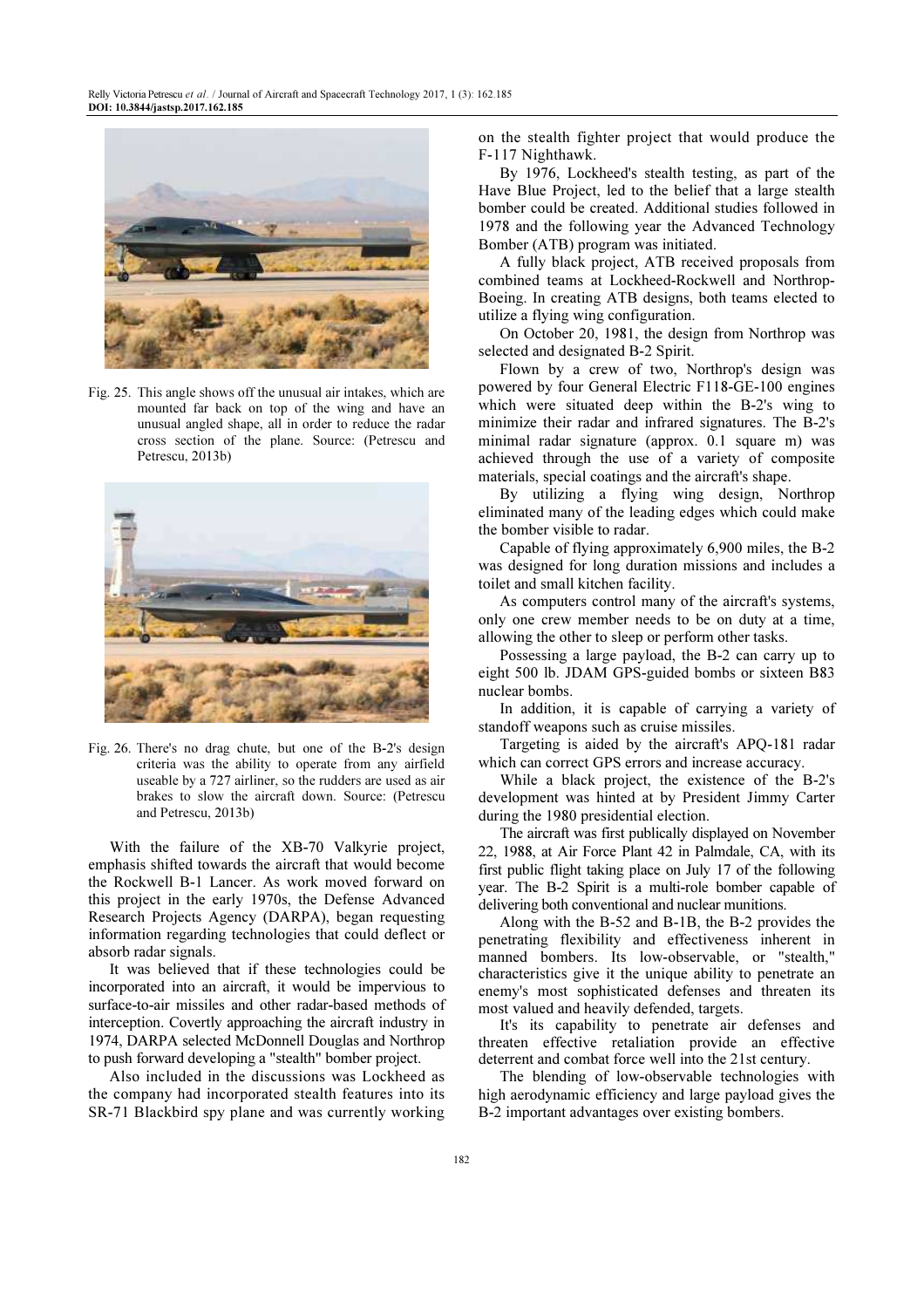Its low-observability provides it greater freedom of action at high altitudes, thus increasing its range and a better field of view for the aircraft's sensors. Its unrefueled range is approximately 6,000 nautical miles (9,600 km).

The B-2's low observability is derived from a combination of reduced infrared, acoustic, electromagnetic, visual and radar signatures. These signatures make it difficult for the sophisticated defensive systems to detect, track and engage the B-2.

Many aspects of the low-observability process remain classified; however, the B-2's composite materials, special coatings and flying-wing design all contribute to its "stealthiness."

The B-2 has a crew of two pilots, an aircraft commander in the left seat and mission commander in the right, compared to the B-1B's crew of four and the B-52's crew of five.

The B-2 is intended to deliver gravity nuclear and conventional weapons, including precision-guided standoff weapons.

An interim, precision-guided bomb capability called Global Positioning System (GPS) Aided Targeting System/GPS Aided Munition (GATS/GAM) is being tested and evaluated.

Future configurations are planned for the B-2 to be capable of carrying and delivering the Joint Direct Attack Munition (JDAM) and Joint Air-to-Surface Standoff Missile.

# Results

The Northrop Grumman (formerly Ryan Aeronautical) RQ-4 Global Hawk (known as Tier II+ during development) is an Unmanned Aerial Vehicle (UAV) used by the United States Air Force and Navy and the German Air Force as a surveillance aircraft.

The Northrop Grumman B-2 Spirit (also known as the Stealth Bomber) is an American strategic bomber, featuring low observable stealth technology designed for penetrating dense anti-aircraft defenses; it is able to deploy both conventional and nuclear weapons. The bomber has a crew of two and can drop up to eighty 500 lb (230 kg)-class JDAM GPS-guided bombs, or sixteen 2,400 lb (1,100 kg) B83 nuclear bombs.

The B-2 is the only aircraft that can carry large air-tosurface standoff weapons in a stealth configuration.

The BQM-74 Chukar is a series of aerial target drones produced by Northrop. The Chukar has gone through three major revisions, including the initial MQM-74A Chukar I, the MQM-74C Chukar II and the BQM-74C Chukar III. They are recoverable, remote controlled, subsonic aerial target, capable of speeds up to Mach 0.86 and altitudes from 30 to 40,000 ft (10 to 12,000 m).

Northrop Grumman Corporation (NYSE: NOC) is an American global aerospace and defense technology company formed by the 1994 purchase of Grumman by Northrop.

The company was the fourth-largest defense contractor in the world as of 2010 and the largest builder of naval vessels. Northrop Grumman employs over 75,000 people worldwide. Its 2010 annual revenue is reported at US\$34 billion.

Northrop Grumman ranks #72 on the 2011 Fortune 500 list of America's largest corporations and ranks in the top ten military-friendly employers. It has its headquarters in Falls Church, Virginia. Separate sectors, such as Aerospace Systems, produce aircraft for the US and other nations. The B-2 Spirit strategic bomber, the E-8C Joint STARS surveillance aircraft, the RQ-4 Global Hawk and the T-38 Talon supersonic trainer, are used by the US Air Force.

The US Army uses Northrop Grumman's RQ-5 Hunter unmanned air vehicle, which has been in operational use for more than 10 years. The US Navy uses Northrop Grumman-built aerial vehicles such as the BQM-74 Chukar, RQ-4 Global Hawk based BAMS UAS, C-2 Greyhound, E-2 Hawkeye and the EA-6B Prowler.

Northrop Grumman provides major components and assemblies for different aircraft such as F/A-18 Hornet, F/A-18E/F Super Hornet and the EA-18G Growler. Many aircraft, such as the F-5, T-38 Talon and E-2 Hawkeye are used by other nations.

# **Discussion**

The Northrop Grumman B-2 Spirit (also known as the Stealth Bomber) is an American strategic bomber, featuring low observable stealth technology designed for penetrating dense anti-aircraft defenses; it is able to deploy both conventional and nuclear weapons.

The bomber has a crew of two and can drop up to eighty 500 lb (230 kg)-class JDAM GPS-guided bombs, or sixteen 2,400 lb (1,100 kg) B83 nuclear bombs (Fig. 7), (Petrescu and Petrescu, 2009; 2011; 2012; 2013a; 2013b; 2013c).

The B-2 is the only aircraft that can carry large air-tosurface standoff weapons in a stealth configuration. Development originally started under the "Advanced Technology Bomber" (ATB) project during the Carter administration and its performance was one of the reasons for his cancellation of the B-1 Lancer.

ATB continued during the Reagan administration, but worries about delays in its introduction led to the reinstatement of the B-1 program as well.

Program costs rose throughout development.

Designed and manufactured by Northrop Grumman with assistance from Boeing, the cost of each aircraft averaged US\$737 million (in 1997 dollars).

Total procurement costs averaged \$929 million per aircraft, which includes spare parts, equipment, retrofitting and software support.

The total program cost including development, engineering and testing, averaged \$2.1 billion per aircraft in 1997.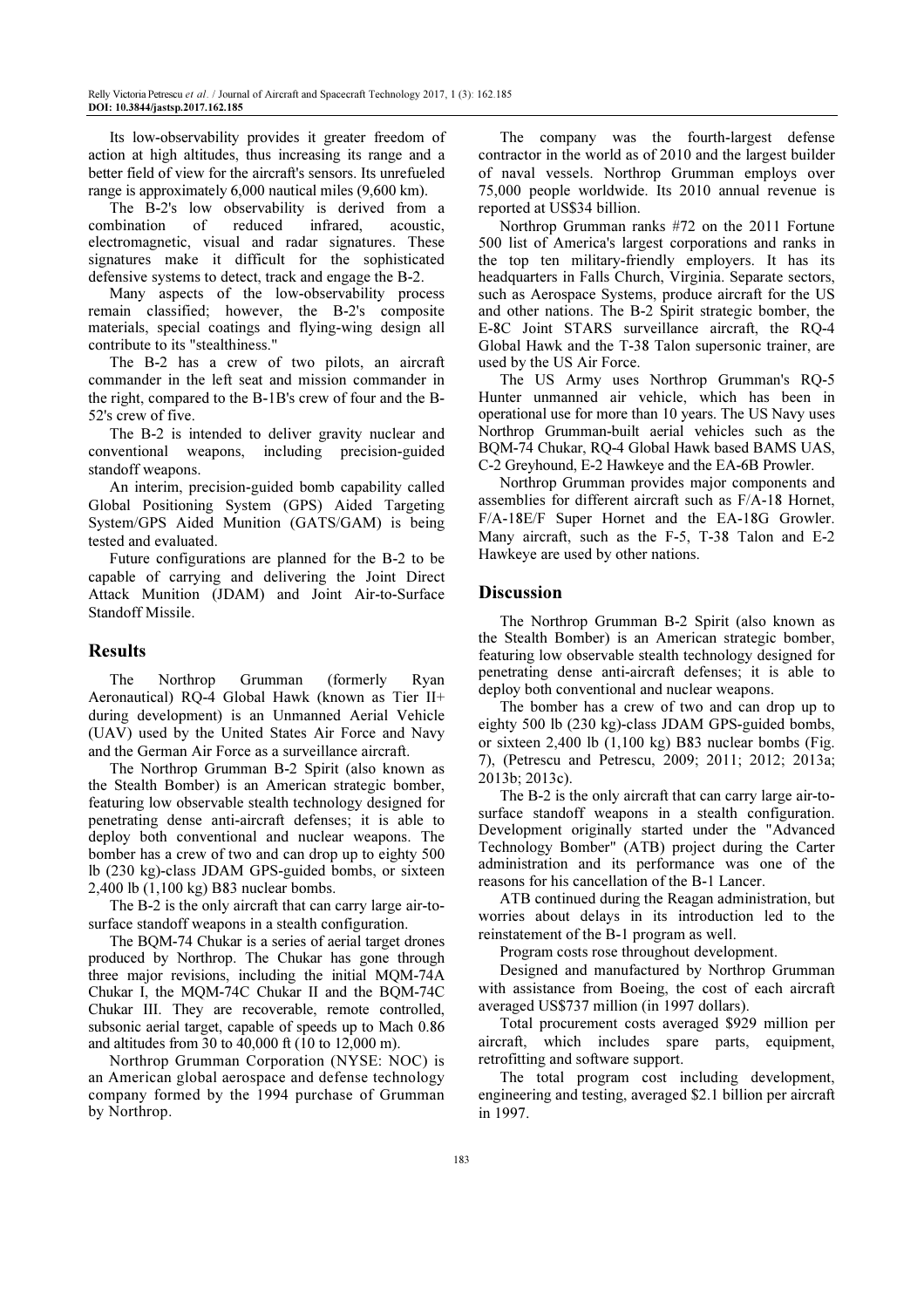Because of its considerable capital and operational costs, the project was controversial in the U.S. Congress and among the Joint Chiefs of Staff.

The winding-down of the Cold War in the latter portion of the 1980s dramatically reduced the need for the aircraft, which was designed with the intention of penetrating Soviet airspace and attacking high-value targets.

During the late 1980s and 1990s, Congress slashed initial plans to purchase 132 bombers to 21.

In 2008, a B-2 was destroyed in a crash shortly after takeoff and the crew ejected safely.

A total of 20 B-2s remains in service with the United States Air Force.

Though originally designed primarily as a nuclear bomber, the B-2 was first used in combat to drop conventional bombs on Serbia during the Kosovo War in 1998 and saw continued use during the wars in Iraq and Afghanistan.

B-2s were also used during the 2011 Libyan civil war.

# Conclusion

The Northrop Grumman (formerly Ryan Aeronautical) RQ-4 Global Hawk (known as Tier II+ during development) is an Unmanned Aerial Vehicle (UAV) used by the United States Air Force and Navy and the German Air Force as a surveillance aircraft.

The Northrop Grumman B-2 Spirit (also known as the Stealth Bomber) is an American strategic bomber, featuring low observable stealth technology designed for penetrating dense anti-aircraft defenses; it is able to deploy both conventional and nuclear weapons.

The bomber has a crew of two and can drop up to eighty 500 lb (230 kg)-class JDAM GPS-guided bombs, or sixteen 2,400 lb (1,100 kg) B83 nuclear bombs. The B-2 is the only aircraft that can carry large air-to-surface standoff weapons in a stealth configuration.

The BQM-74 Chukar is a series of aerial target drones produced by Northrop.

The Chukar has gone through three major revisions, including the initial MQM-74A Chukar I, the MQM-74C Chukar II and the BQM-74C Chukar III.

They are recoverable, remote controlled, subsonic aerial target, capable of speeds up to Mach 0.86 and altitudes from 30 to 40,000 ft (10 to 12,000 m). Northrop Grumman Corporation (NYSE: NOC) is an American global aerospace and defense technology company formed by the 1994 purchase of Grumman by Northrop.

# Acknowledgement

We acknowledge and thank Mr Taher M. Abu-Lebdeh, Associate Prof at North Carolina A and T State Univesity, United States and Mr Muftah H. El-Naas PhD MCIC FICCE QAFCO Chair Professor in Chemical Process Engineering Gas Processing Center College of Engineering Qatar University and Ms Shweta Agarwala, Senior Research Scientist at Singapore Center for 3D Printing Nanyang Technological University Singapore for their suggestions and comments. The Authors acknowledge Liquid Metals Technologies Inc, Ca USA that kindly supply the samples for the characterization and Dr Francesco Tatti (FEI Company Application Specialist SEM-SDB) for its contribut in the preparation of this paper experiments and analyses. The authors would like to appreciate the facilities and assistance provided by the Advanced Technology Dental Research Laboratory, Faculty of dentistry, King Abdul Aziz University. The authors would also appreciate the research technicians, Basim Al Turki and Fahad Al Othaibi for their cooperation (Aversa et al., 2016a; 2016b; 2016c; 2016d; 2016e; 2016f; 2016g; 2016h; 2016i; 2016j; 2016k; 2016l; 2016m; 2016n; 2016o; 2017a; 2017b; 2017c; 2017d; 2017e; Mirsayar et al., 2017).

#### Author's Contributions

All the authors contributed equally to prepare, develop and carry out this manuscript.

#### Ethics

This article is original and contains unpublished material. The corresponding author confirms that all of the other authors have read and approved the manuscript and no ethical issues involved.

# References

- Aversa, R., R.V.V. Petrescu, A. Apicella and F.I.T. Petrescu, 2017a. Nano-diamond hybrid materials for structural biomedical application. Am. J. Biochem. Biotechnol.
- Aversa, R., R.V. Petrescu, B. Akash, R.B. Bucinell and J.M. Corchado et al., 2017b. Kinematics and forces to a new model forging manipulator. Am. J. Applied Sci., 14: 60-80.
- Aversa, R., R.V. Petrescu, A. Apicella, I.T.F. Petrescu and J.K. Calautit et al., 2017c. Something about the V engines design. Am. J. Applied Sci., 14: 34-52.
- Aversa, R., D. Parcesepe, R.V.V. Petrescu, F. Berto and G. Chen et al., 2017d. Process ability of bulk metallic glasses. Am. J. Applied Sci., 14: 294-301.
- Aversa, R., R.V.V. Petrescu, B. Akash, R.B. Bucinell and J.M. Corchado et al., 2017e. Something about the balancing of thermal motors. Am. J. Eng. Applied Sci., 10: 200.217.

DOI: 10.3844/ajeassp.2017.200.217

Aversa, R., F.I.T. Petrescu, R.V. Petrescu and A. Apicella, 2016a. Biomimetic FEA bone modeling for customized hybrid biological prostheses development. Am. J. Applied Sci., 13: 1060-1067. DOI: 10.3844/ajassp.2016.1060.1067